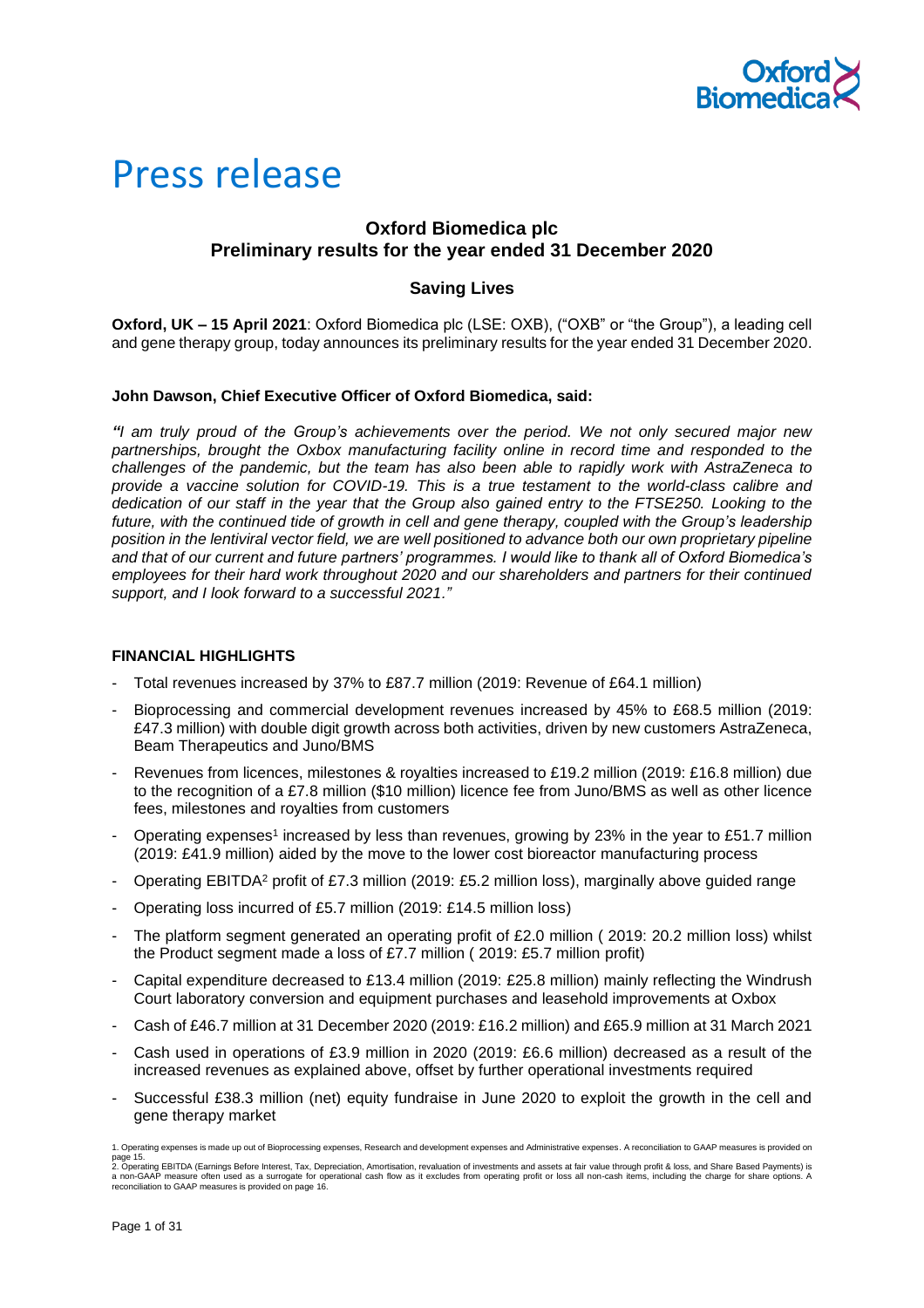

#### **OPERATIONAL HIGHLIGHTS**

#### **Juno Therapeutics / Bristol Myers Squibb partnership**

- New licence and five-year clinical supply agreement with Juno Therapeutics/Bristol Myers Squibb for multiple CAR-T and TCR-T programmes, signed in March. A £7.8 million (\$10 million) upfront payment was recognised by the Group and up to \$217 million could be paid in development, regulatory and sales related milestones in addition to undisclosed process development, scale up and batch revenues, and with an undisclosed royalty on sales

#### **COVID-19 vaccine partnership with AstraZeneca**

- The Group is a key manufacturer of the Oxford AstraZeneca COVID-19 vaccine, AZD1222. Having signed an initial agreement in May, in September the Group signed an 18-month supply agreement under a three-year master supply and development agreement for the large-scale manufacture of the Oxford AstraZeneca COVID-19 vaccine. The Group received a £15 million capacity reservation fee with additional revenue in excess of £35 million expected by the end of 2021
- By the fourth quarter, the Group was manufacturing the Oxford AstraZeneca COVID-19 vaccine in three suites at 1000L scale ahead of the MHRA granting emergency use for the Oxford AstraZeneca COVID-19 vaccine in December

#### **Novartis partnership**

- Collaboration with Novartis continued to strengthen with a sixth vector construct added in the first quarter of 2020, with partnership having been previously extended by five years in December 2019
- The roll out of Kymriah® continues to accelerate in relapsed and refractory B-cell acute lymphoblastic leukaemia and relapsed and refractory diffuse large B-cell lymphoma with reimbursement approved in 28 countries in at least one indication in over 300 qualified treatment centres

#### **Other partnership updates**

- In July, the Group signed a three-year clinical supply agreement with Sio Gene Therapies for the manufacture and supply of Parkinson's disease gene therapy programme AXO-Lenti-PD, building on the worldwide licence agreement signed between the two companies in June 2018
- In August, the Group signed a development, manufacture and licence agreement with Beam Therapeutics for next generation CAR-T programmes including a three-year clinical supply agreement
- Post period end in March 2021, the Group announced that Sanofi had given notice that they intend to terminate the 2018 collaboration and licence agreement for the process development and manufacturing of lentiviral vectors to treat haemophilia. The Group expects the impact on revenue will be negligible over the coming 24 month period
- Post period end in April 2021, the Group signed a three-year development and supply agreement with Boehringer Ingelheim for the manufacture and supply of viral vectors, building on the partnership that started in 2018

#### **Facilities and capacity expansion**

- By October 2020, the MHRA had approved all four suites in the first phase of development of Oxbox, the Group's new 84,000 sq. ft. manufacturing facility. Three suites are producing the Oxford AstraZeneca COVID-19 vaccine at 1000L scale and one suite added to the existing capabilities of producing lentiviral vector-based products for the Group's partners at 200L scale
- Building work at Windrush Court to convert office space into GMP laboratories progressed throughout the year, with the first of the laboratories completed by the end of 2020
- Opening of the new Corporate Head Office on new site within the Oxford Business Park

#### **Corporate Governance and Organisational Progress**

In June, the Group welcomed Dr Roch Doliveux as Non-Executive Chairman, following the retirement of prior Chair, Dr. Lorenzo Tallarigo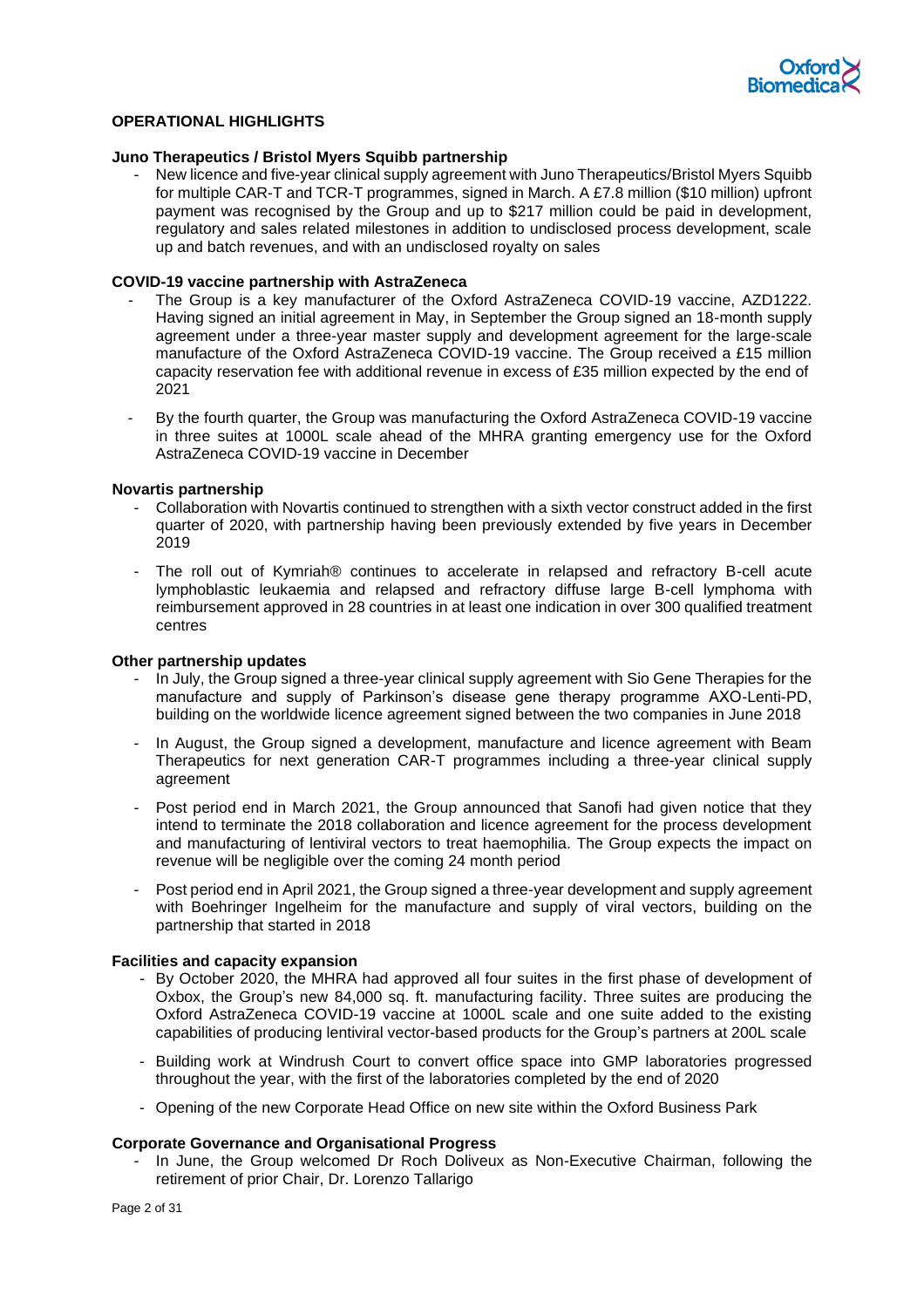

The Group has made significant strides forward in its commitment to best practice in Corporate Governance and diversification of talent on the Board. In November, Dr. Sam Rasty was appointed to the Board as an Independent Non-Executive Director. Post period-end in February, the Group announced the appointment of Professor Dame Kay Davies as an Independent Non-Executive Director and Martin Diggle stepped down as a Non-Independent Director after nine years. Dr. Andrew Heath will not be standing for re-election at the 2021 AGM having served on the Board since 2010

#### **Analyst briefing**

Management will be hosting a briefing for analysts via conference call and webcast at 13:00 BST (8:00 ET) on 15 April 2021.

A live webcast of the presentation will be available [via this link.](https://www.lsegissuerservices.com/spark/OxfordBioMedicaUnitedKingdom/events/fed76c0a-c864-487d-a12b-603acbb24af8)

If you would like to dial-in to the call and ask a question during the live Q&A, please [follow this link to](https://cossprereg.btci.com/prereg/key.process?key=PVHYXDLWY) register and [receive dial-in details.](https://cossprereg.btci.com/prereg/key.process?key=PVHYXDLWY)

#### **Enquiries:**

#### **Oxford Biomedica plc**

John Dawson, Chief Executive Officer Stuart Paynter, Chief Financial Officer Catherine Isted, Head of Corporate Development & IR

T: +44 (0)1865 783 000 T: +44 (0)1865 783 000 T: +44 (0)1865 954 161 / E: ir@oxb.com

#### **Consilium Strategic Communications**

Mary-Jane Elliott/Matthew Neal T: +44 (0)20 3709 5700

#### **About Oxford Biomedica**

Oxford Biomedica (LSE:OXB) is a leading, fully integrated, cell and gene therapy group focused on developing life changing treatments for serious diseases. Oxford Biomedica and its subsidiaries (the "Group") have built a sector leading lentiviral vector delivery platform (LentiVector®), which the Group leverages to develop in vivo and ex vivo products both in-house and with partners. The Group has created a valuable proprietary portfolio of gene and cell therapy product candidates in the areas of oncology, ophthalmology, CNS disorders and liver diseases. The Group has also entered into a number of partnerships, including with Novartis, Bristol Myers Squibb, Sio Gene Therapies, Orchard Therapeutics, Santen, Beam Therapeutics, Boehringer Ingelheim, the UK Cystic Fibrosis Gene Therapy Consortium and Imperial Innovations, through which it has long-term economic interests in other potential gene and cell therapy products. Additionally the group has signed a 3 year master supply and development agreement with AstraZeneca for large-scale manufacturing of the adenoviral based COVID-19 vaccine, AZD1222. Oxford Biomedica is based across several locations in Oxfordshire, UK and employs more than 670 people. Further information is available at [www.oxb.com](http://www.oxb.com/)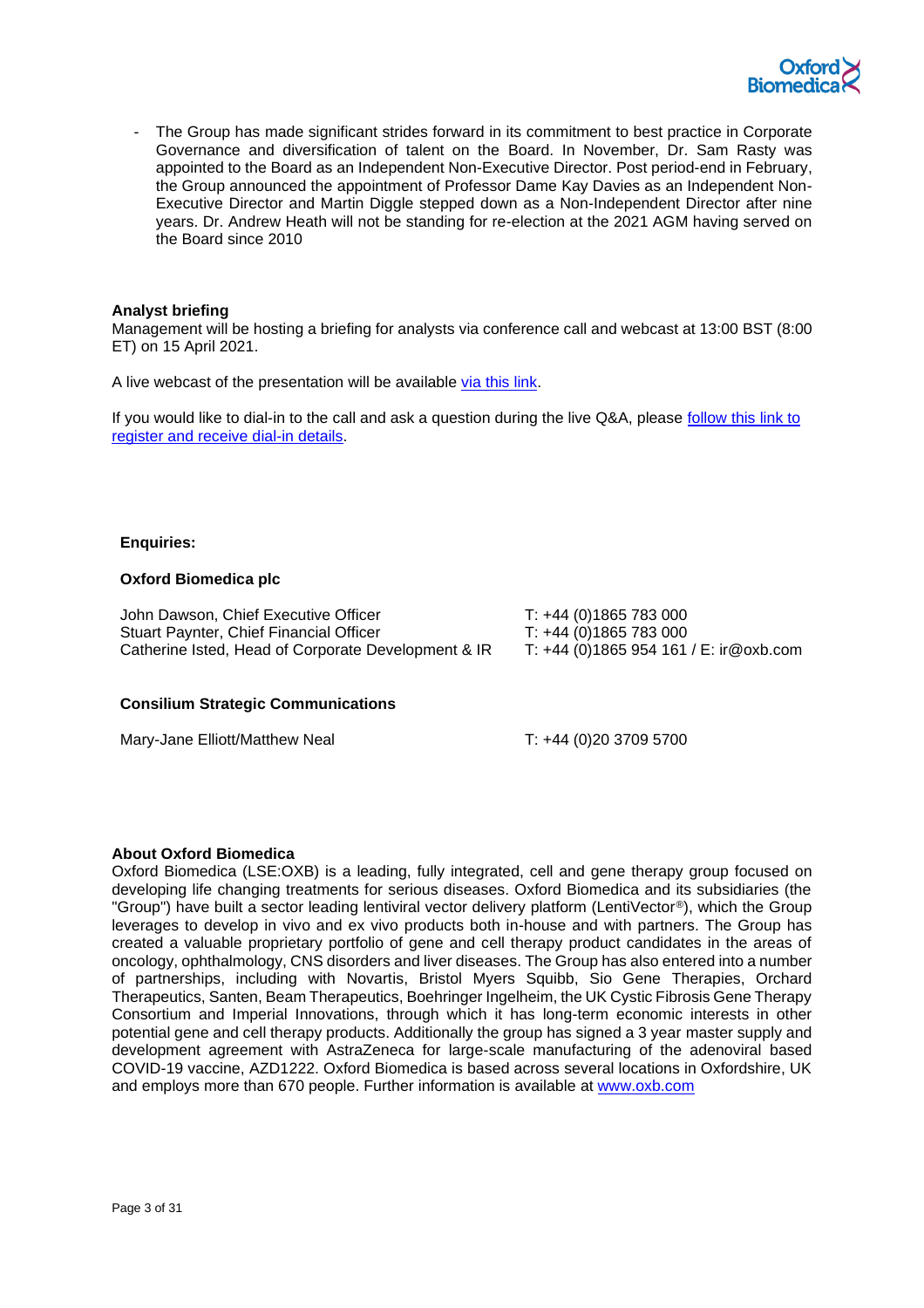

#### **CHAIRMAN'S STATEMENT**

#### **A Purpose of which to be Proud**

#### **Our Purpose**

It is with great pride that I present my first statement as the Chair of Oxford Biomedica (OXB). I was first attracted to the Company by its strong purpose and great technology. Saving patients' lives is what the healthcare industry strives to do and OXB is delivering on that promise in both its cell and gene therapy work, and now with the manufacture of the Oxford AstraZeneca COVID-19 vaccine. Cell and gene therapies have the potential to be curative for many untreated diseases and to be able to play my part in realising this potential is my duty.

It has been a challenging time to assume my role, as our organisation has found new ways of working. Face to face contact has been kept to a minimum for the right reasons, and I thank the Board and the wider OXB team, key opinion leaders and investors for helping me to gain an in-depth understanding of the business. It's inspiring to me that OXB is now a key part of the global effort to return life to normality, and I am looking forward to supplementing the relationships built online with in-person discussions.

I could not be more proud to lead the Company's Board through its next phase of growth.

#### **Our Culture**

Underlying the purpose of OXB is a strong culture. The pandemic response has both tested and fortified that culture. We pride ourselves on our core values including delivering innovation with integrity.

Our ability to deliver the Oxford AstraZeneca COVID-19 vaccine in the most challenging of circumstances given global demand, has impressed me and has demonstrated that these values run deep through our organisation. This has been achieved whilst continuing to execute the underlying Group strategy, and I give my admiration and appreciation to the team for continuing to deliver on all fronts whilst adapting to new working environments.

Utilising our capabilities to play our part against one of the biggest challenges humankind has recently faced is inspirational and all stakeholders of OXB are, justifiably, proud to be involved in this effort.

During the year we also implemented a Group-wide bonus scheme to ensure all staff benefit from the Group achieving its objectives.

#### **Our Strategy**

OXB continues to deliver on its core strategy of being the leading provider of lentiviral based vectors for cell and gene therapy companies, growing our customer base and service. Significant progress has been made in 2020 both in new technologies and new customers such as Juno Therapeutics/Bristol Myers Squibb and Beam Therapeutics. Our successful work on the adenovirus based Oxford AstraZeneca COVID-19 vaccine has also demonstrated our ability to also broaden our Contract Development and Manufacturing Organisation (CDMO) to more viral vectors.

Significant value to stakeholders can also be provided by applying our knowledge to our own therapeutic products. The Board realises that the re-balancing of the Group towards products in this way is not easy, as we wish to first build on the CDMO momentum, but given the medical need and the number of nascent technologies and therapeutic programmes using lentiviral based vectors, we are committed to making it happen over time and as opportunities arise**.**

The continued innovation of OXB's platform is key to providing solutions for both partners and patients. We will accelerate this effort, and retain and build upon our leadership role in this space.

It is also clear, through our Oxford AstraZeneca COVID-19 vaccine efforts, that our manufacturing capabilities and state of the art facilities are inherently valuable, and there is the opportunity to leverage these capabilities and facilities to help more partners. We shall be pursuing more partnerships in these adjacencies.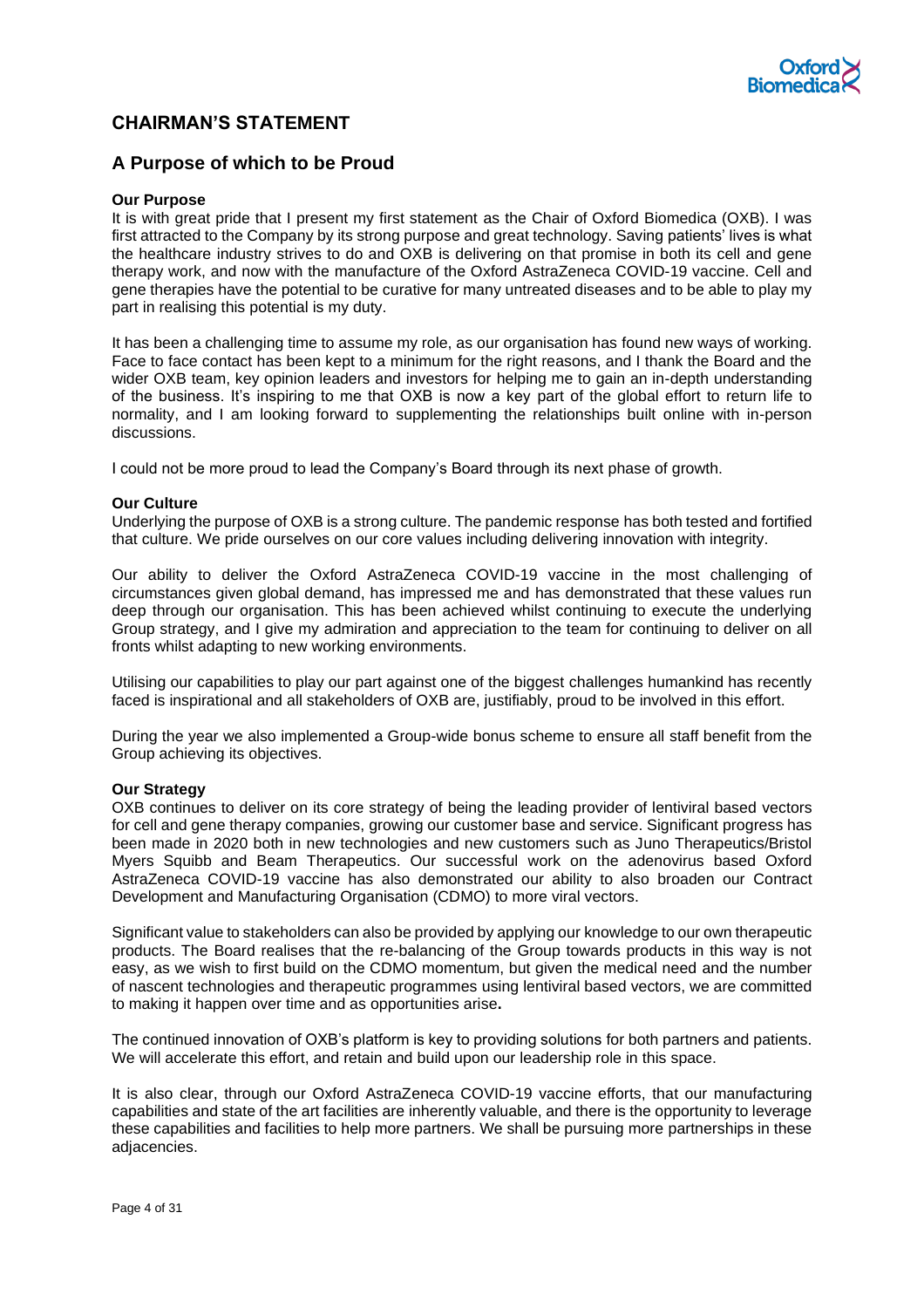

#### **Governance**

The role of boards in ensuring the societal impact, sustainability and viability of businesses has never been more critical than in the uncertain times of 2020. I joined the Board in June 2020, and would like to thank Dr. Lorenzo Tallarigo for his stewardship of the Board prior to this time, culminating with OXB entering the FTSE250 index.

The level of engagement and collegiality in all Board members is impressive as we have been delivering upon our commitment to both strengthen the capabilities on the Board and increase diversity.

To that end, I am delighted to welcome both Dr. Sam Rasty and Professor Dame Kay Davies to the Board. Sam's contributions have already been very insightful and I know Kay will also add significant insights and enormous value to the Board. Meanwhile, Dr. Andrew Heath is retiring from the Board and I wish to thank him for his guidance and defining role on the Board over the past 10 years. After 9 years on the Board, Martin Diggle has also stepped down as a Non-Executive Director, but remains invested in our journey as a supportive shareholder. I thank Martin for his relentless support of OXB at several defining moments over his tenure.

We continue to assess the capabilities needed at Board level to set and deliver strategy, apply best in class governance practices and ensure succession plans are in place, and we will look to strengthen these capabilities and diversity, where appropriate.

#### **The Future**

We enter 2021 and beyond with a rapid growth, a proven strategy, experienced leadership and financial strength which gives me great confidence to continue to succeed in our mission to deliver lifesaving therapies to patients and continue to help in the fight against the pandemic.

We continue to push the boundaries of our platform technologies, and develop the capabilities of the Group and my thanks go to all the staff at OXB for the very important work that each of them are doing. I also thank our customers for their trust, our suppliers who have responded with resilience to the demands we have placed upon them, and our shareholders for their support.

We are in the initial phase of the cell and gene therapy revolution in healthcare and OXB is particularly well positioned to play a major role in this rapidly expanding field. I look forward to enabling OXB to fulfil its potential.

Dr. Roch Doliveux **Chair**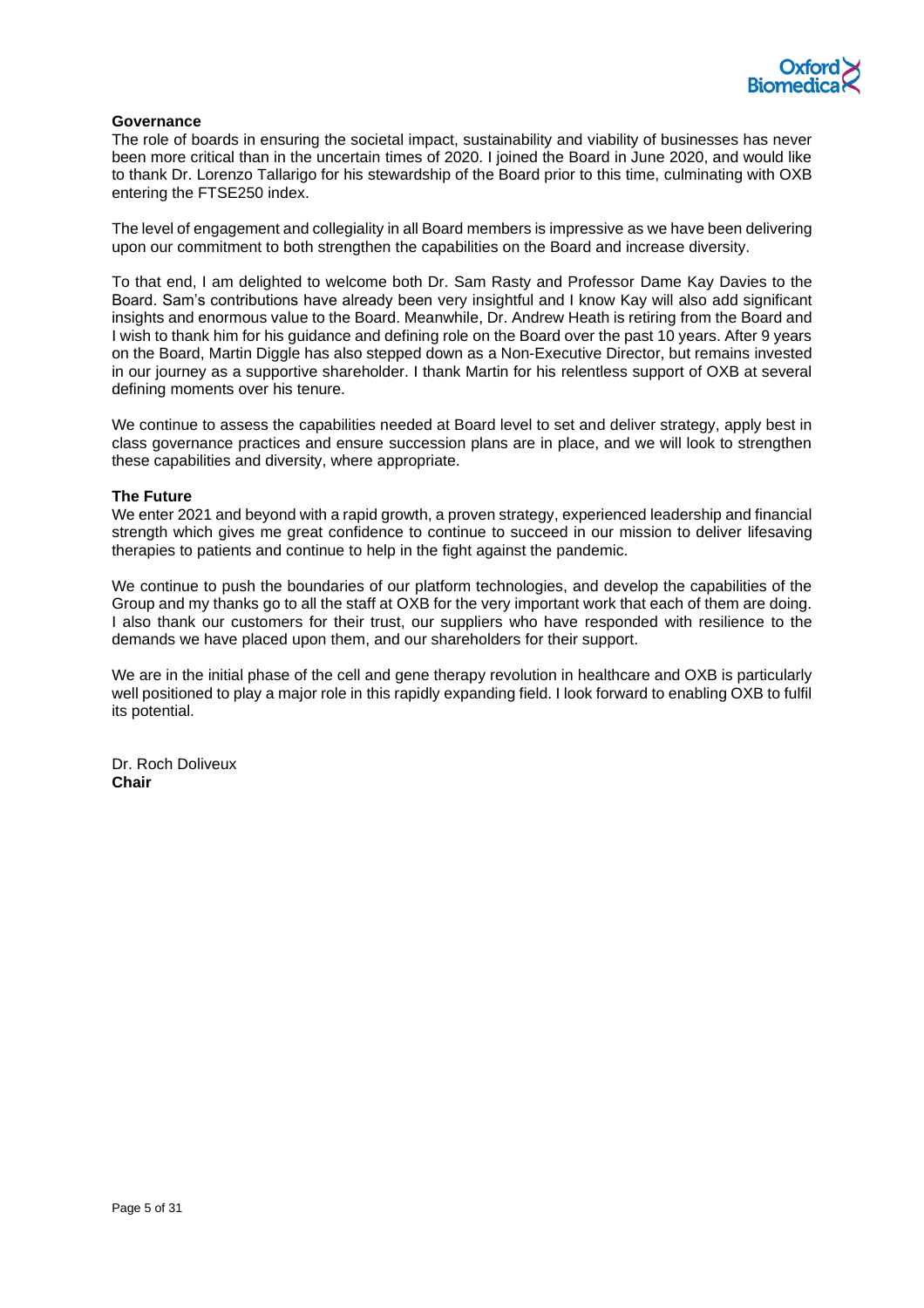

### **CHIEF EXECUTIVE OFFICER'S AND 2020 PERFORMANCE REVIEW**

#### **Introduction**

2020 was an unprecedented year globally. The challenges borne by the COVID-19 virus were managed well by the Group and, due to our world-leadership position in lentiviral vectors and the strength and expertise of our staff, the Group thrived. The Group's model is now focused on the provision of its cell and gene therapy CDMO offering coupled with its own proprietary product development.

The Group's number of partner programmes grew by 54% from 13 to 20 in the year, adding Juno/Bristol Myers Squibb and Beam Therapeutics to the list of cell and gene therapy leaders that the Group collaborates with. In the period Novartis and Sio Gene Therapies also extended their partnerships with the Group.

Outside of cell and gene therapy, the Group's work with Oxford University and then AstraZeneca has been historic. The Group has successfully brought three extra manufacturing suites online for vaccine production and has rapidly scaled the manufacturing of AZD1222, an adenovirus-based vaccine, to 1000L scale, in under nine months.

Financially, the Group, which entered the FTSE250 this year, had a strong year with revenues increasing by 37% to £87.7 million driven by strong growth in commercial development and bioprocessing revenues. In addition, our market capitalisation has more than doubled from a 12 month average capitalisation of c.£350 million in 2018 to over £750 million currently. The oversubscribed £40 million gross fundraise in June gave the Group the ability to progress its planned expansion projects and invest in both sides of the Group, to capitalise on its world leading position and the opportunities that present themselves in the fast growing cell and gene therapy market.

#### **CDMO – Partner Programmes**

#### **Juno Therapeutics / Bristol Myers Squibb Partnership**

In March, the Group announced it had entered into a major new licence and five-year clinical supply agreement with Juno Therapeutics Inc. (a wholly owned subsidiary of Bristol Myers Squibb Inc.), one of the major innovators in the cell and gene therapy field. The deal is worth up to \$227 million for multiple CAR-T and TCR-T programmes in oncology and other indications. There are currently four active programmes in development.

Under the terms of the agreement Oxford Biomedica received and recognised a £7.8 million (\$10 million) licence fee and announced OXB could potentially receive up to \$86 million in development and regulatory milestones and up to a further \$131 million in sales-based milestone payments as well as undisclosed royalties on sales. In addition, the Group will receive undisclosed process development, scale up and batch revenues for these programmes. As part of the agreement Oxford Biomedica will provide Juno Therapeutics access to its new approved manufacturing facility, Oxbox.

#### **COVID-19 Vaccine production and Partnership with AstraZeneca**

The Group's initial involvement with the Oxford AstraZeneca COVID-19 vaccine was in April 2020 when the Group joined a consortium led by the Oxford University, Jenner Institute, to rapidly develop, scale and manufacture a potential vaccine for COVID-19, ChAdOx1 nCOV-19.

Shortly afterwards, AstraZeneca entered into an agreement with Oxford University for the global development and distribution of the vaccine, renaming the programme AZD1222. In May, the Group entered into an initial one year clinical and commercial supply agreement with AstraZeneca to GMP manufacture the adenovirus vector-based COVID-19 vaccine candidate. This initial agreement required the Group to manufacture a small number of batches as the programme progressed through development.

In June, the Group signed a five-year collaboration agreement with VMIC (Vaccines Manufacturing and Innovation Centre) to enable the rapid manufacture of viral vector based vaccines. As part of the agreement VMIC provided equipment for 1000L scale production in two GMP manufacturing suites in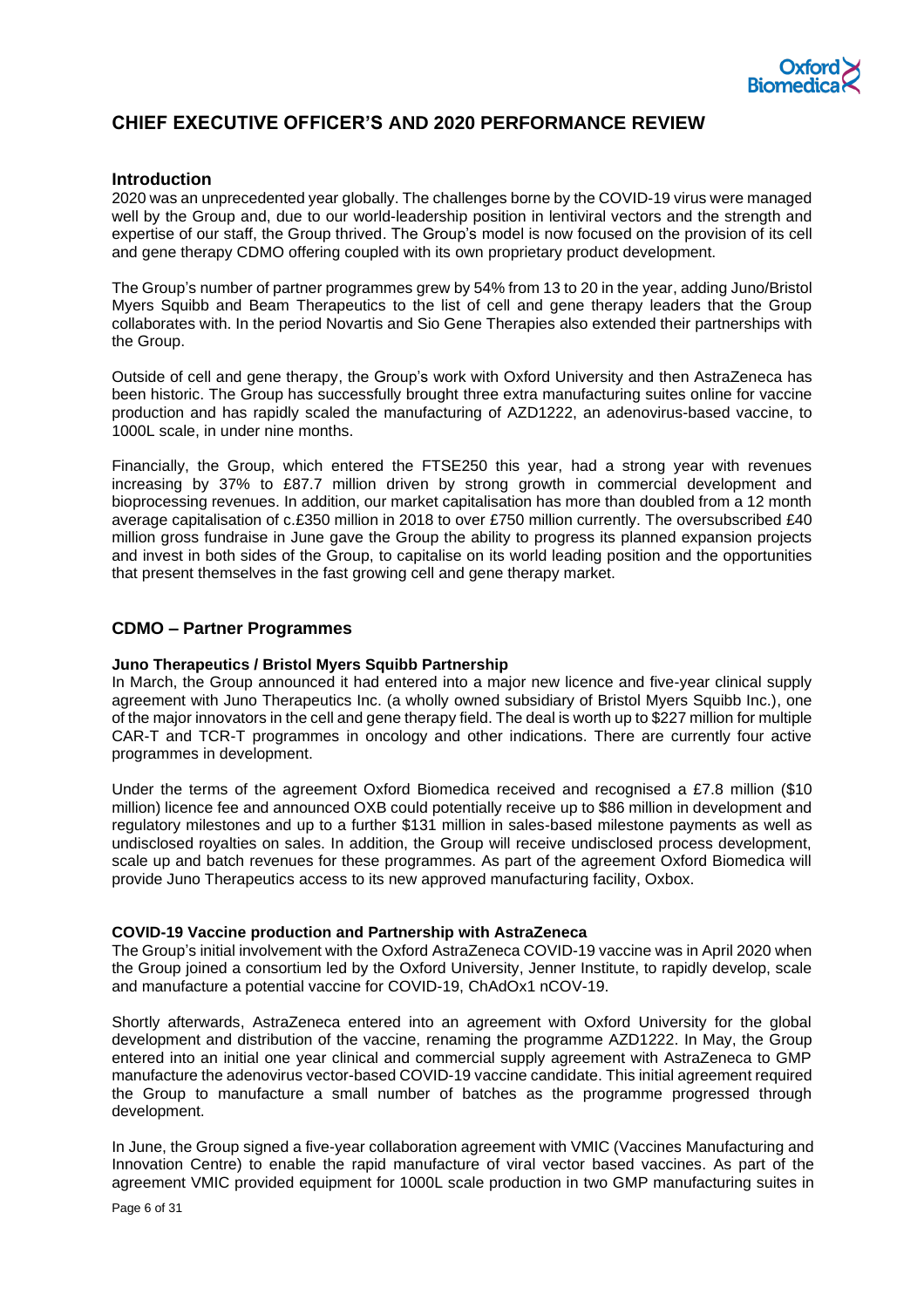

Oxbox to further scale up production of AZD1222. The Group is currently engaged in discussions with VMIC regarding the purchasing of this equipment to allow for longer term use, which would require a capital outlay of £3.8 million to be paid in 2021.

Following positive data readouts from the early clinical trials of AZD1222, in September, the Group announced a second agreement with AstraZeneca which consisted of an 18-month supply agreement under a three-year master supply and development agreement for the large-scale manufacture of AZD1222. This agreement was for up to three manufacturing suites running at 1000L scale. The Group was paid a £15 million capacity reservation fee and expects to receive additional revenue in excess of £35 million until the end of 2021.

By October, the Group received approval from the MHRA for the third of its three 1000L suites for the purpose of vaccine production. To be able to cope with the heightened demand, new extended shift patterns were introduced to maximise vaccine production and for the first time in the Group's history, production continued through Christmas and New Year to ensure the maximum number of batches were able to be delivered in the early part of 2021.

At the end of December 2020, the MHRA approved the Oxford AstraZeneca COVID-19 vaccine for emergency use in the UK and manufacturing continues at full pace to maximise production of vaccine from the Group's facilities.

#### **Novartis Partner Progress**

Following the extension of the Novartis collaboration In December 2019 by a further five years and expansion of the number of vector constructs (including Kymriah®) from two to five, the partnership was further expanded with a sixth vector construct added in the first quarter of 2020. The Group continues to be Novartis' sole global supplier of lentiviral vector for Kymriah<sup>®</sup> (tisagenlecleucel, formerly CTL019).

Global roll out of Kymriah® in both relapsed or refractory B-cell acute lymphoblastic leukaemia (r/r ALL) and relapsed or refractory diffuse large B-cell lymphoma (r/r DLBCL) indications continues at pace with more than 28 countries worldwide having approved reimbursement in at least one indication in over 300 qualified treatment centres. Kymriah® continues to build momentum showing 71% growth for the full year 2020 over 2019, with sales of \$474 million.

Indication expansion of Kymriah® continued to progress well and in December, Novartis announced positive data from the Phase II ELARA trial of Kymriah<sup>®</sup> in patients with relapsed or refractory follicular lymphoma, with the filing in this indication anticipated in the US in the second half of 2021. Novartis also plans to file Kymriah<sup>®</sup> for extended use in patients with r/r DLBCL in first relapse in the second half of 2021.

The Group continues to progress other partner programmes with Novartis and will update the market when further data is available.

#### **Beam Therapeutics**

In August, the Group signed a development, manufacture and license agreement with Beam Therapeutics (Beam), a pioneering biotech company which utilises base editing to develop precision genetic medicines. The agreement grants Beam a non-exclusive license to Oxford Biomedica's LentiVector® platform for its application in next generation CAR-T programmes in oncology, and also puts in place a three-year clinical supply agreement.

Under the terms of the Agreement, the Group could receive additional licence fees, as well as payments related to development and manufacturing of lentiviral vectors for use in clinical trials, and certain development and regulatory milestones. In addition, the Group will receive an undisclosed royalty on the net sales of products sold by Beam that utilise the Group's LentiVector® platform.

#### **Further partner updates**

In May, Orchard Therapeutics (Orchard) announced a new strategic plan with an emphasis on neurometabolic disorders, such as their MPS-IIIA (OLT-201) programme, while reducing investment on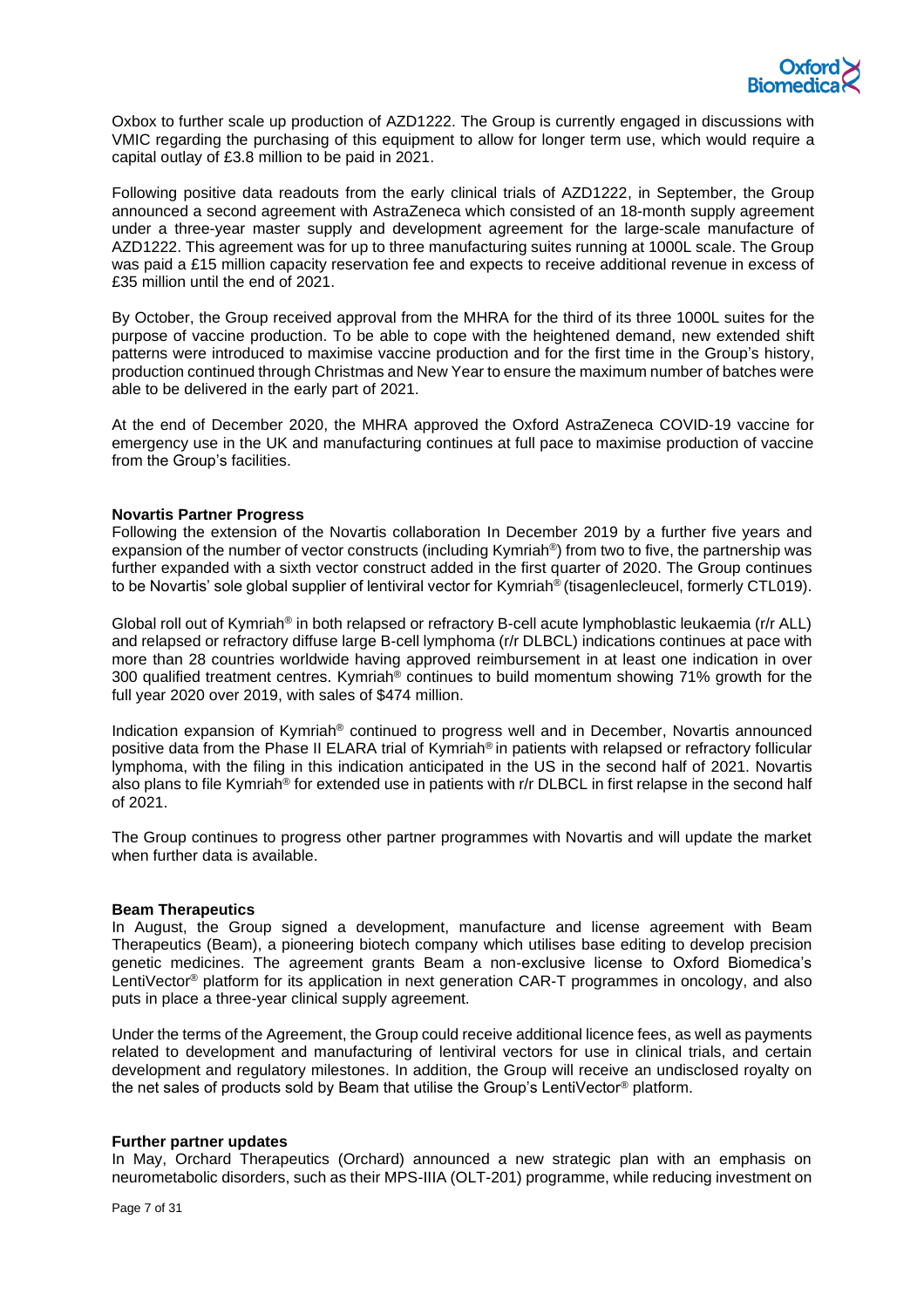

other programmes such as ADA-SCID (OTL-101). OLT-201 is moving ahead in clinical trials with interim data from their proof-of-concept study expected to be released in 2021.

Post period end in March 2021, the Group announced that Sanofi had given notice that they intend to terminate the 2018 collaboration and licence agreement for the process development and manufacturing of lentiviral vectors to treat haemophilia. The Group expects the impact on revenue will be negligible over the coming 24 month period.

The Group's partnership with Boehringer Ingelheim and the UK Cystic Fibrosis Gene Therapy Consortium also continued to progress through development. In April 2021, post period end, the Group signed a three-year development and supply agreement with Boehringer Ingelheim for the manufacture and supply of viral vectors, building on the partnership that started in 2018.

#### **Proprietary Product Development**

#### **Sio Gene Therapies (formally Axovant Gene Therapies)**

Following the initial worldwide licence agreement signed in June 2018, in July 2020 the Group signed a three-year clinical supply agreement with Sio Gene Therapies (Sio) for the manufacture and supply of Parkinson's disease gene therapy programme AXO-Lenti-PD. Under the terms of the agreement, the Group will manufacture GMP batches for Sio to support the ongoing and future clinical development of AXO-Lenti-PD.

Sio is currently conducting a Phase 2 SUNRISE-PD trial with AXO-Lenti-PD. In October, Sio announced positive six-month follow up data from the second cohort of the trial, showing a 21-point mean improvement in UPDRS Part III 'OFF' score, a 40% improvement from baseline based on the two evaluable patients in the study. AXO-Lenti-PD continued to be shown to be well-tolerated with no treatment-related serious adverse events at six months.

#### **Unencumbered proprietary pipeline programmes**

In the first quarter of 2020 the Group undertook an internal pipeline review to prioritise where pre-clinical investment will be made on its wholly-owned early-stage pipeline assets. The current portfolio consists of five programmes targeting a number of indications in ophthalmology, oncology, liver and CNS disorders.

OXB-302 (CART-5T4) is currently the Group's priority candidate and targets haematological tumours. The 5T4 antigen has been shown to be highly expressed on various haematological tumours as well as most solid tumours with restricted expression on normal tissues. The Group continues to advance pre-clinical work on OXB-302 as the Group gets the programme ready for entry into the clinic.

OXB-203, currently in pre-clinical studies, is targeting Wet AMD and uses the Group's technology to deliver a gene to express afibercept (a VEGF-trap). This programme builds on the demonstrated long term gene expression data seen with its predecessor OXB-201. In addition, the Group is continuing preclinical work on OXB-204 (LCA10) and OXB-103 (ALS) and a new preclinical program, OXB-401 (liver indication) was initiated.

#### **Sanofi – Ocular assets**

In June, the Group announced it had been informed by Sanofi that it intended to return the rights to ophthalmology programmes SAR422459 for Stargardt's disease and SAR421869 for Usher Syndrome type 1b. This process is still on-going and, once returned, the Group will undertake its own internal evaluation to determine the potential future for these programmes and decide whether to commit further resources to them.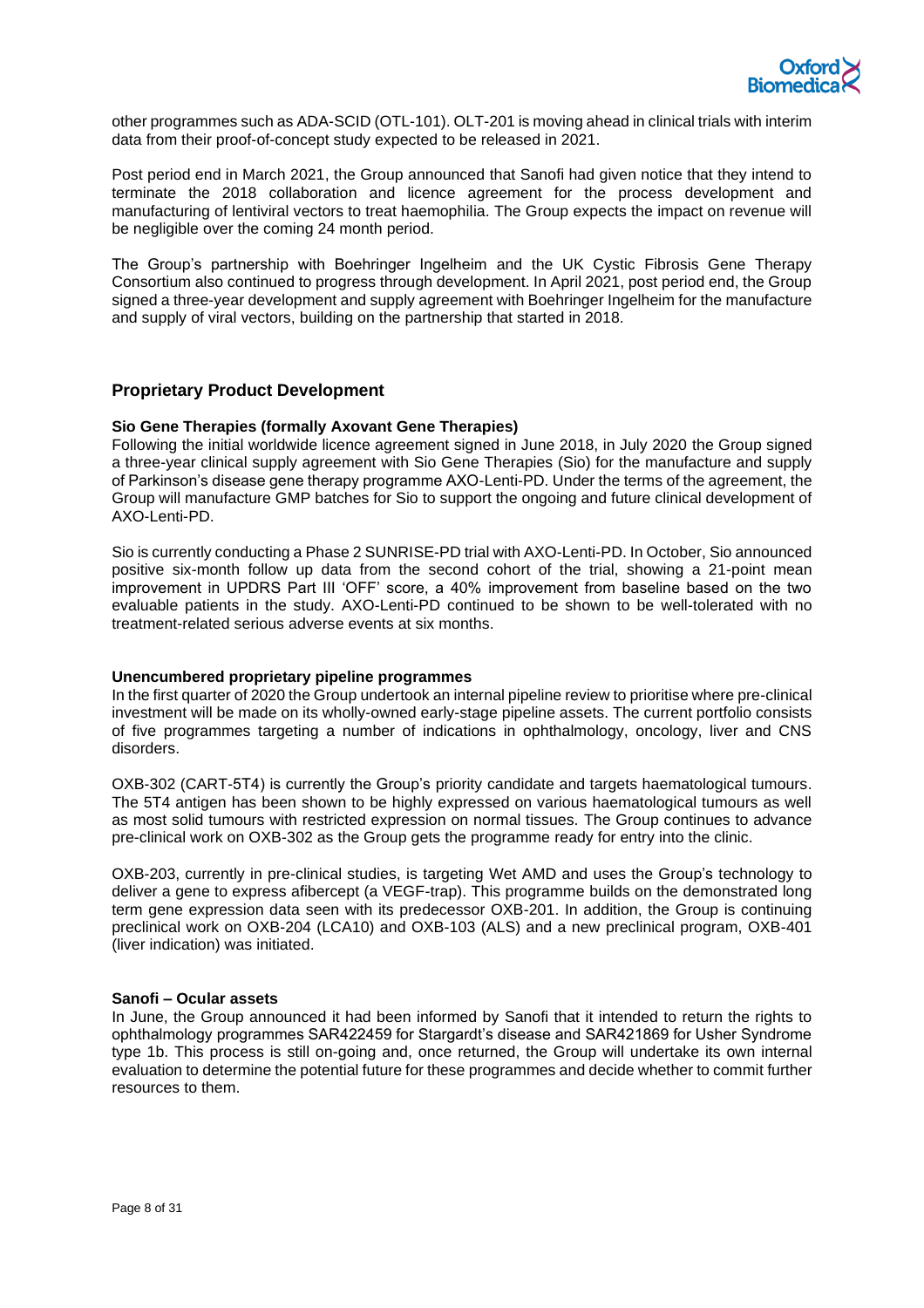

#### **Research Collaborations**

During the year, Oxford Biomedica entered into two CAR-T research collaboration, firstly one with Papyrus Therapeutics Inc. (Papyrus) then one with PhoreMost Limited (PhoreMost) later in the year.

The Group signed the research collaboration agreement with Papyrus, an emerging biopharmaceutical company developing novel extracellular tumour suppressor therapies for the treatment of cancer, in August. This early stage collaboration will assess what impact and potential therapeutic benefit Papyrus' PYTX-002, a potential first-in-class gene replacement therapy, may confer on a CAR-T cell therapy developed by the Group, initially in preclinical *in vivo* models of solid tumours.

In November, the Group entered into a gene therapy discovery collaboration with PhoreMost to develop next-generation CAR-T cell therapies with improved efficacy and durability. This will use PhoreMost's SITESEEKER platform to identify active peptides to be deployed within the Group's LentiVector® delivery system.

Both of these early stage collaborations highlight the continued focus on the developments of the Group's proprietary pipeline.

#### **Innovation and LentiVector® platform development**

Innovation and the development of the platform are core to the Group's goal of industrialising lentiviral vectors. By industrialising lentiviral vector production and reducing the cost through innovation, the Group will open up therapeutic indications that are currently inaccessible in the field of cell and gene therapy due to the amount (and therefore cost) of the vector needed to address these targets. In addition, the reduction in cost will help drive adoption by payors into indications where there are far larger numbers of patients, by potentially bringing down the overall cost per patient treated.

Development of technologies such as TRiPSystem™, SecNuc™, LentiStable™ and most recently U1 and U2, along with the corresponding IP, continue to move ahead. In addition, the Group is utilising automation and the use of robotics to further drive productivity improvements and is collaborating with Microsoft in an exciting project using artificial intelligence and machine learning to improve yields and quality of next generation vectors.

#### **Facilities and Capacity Expansion**

Post completion of the building phase of the new 84,000 sqft manufacturing facility (Oxbox) at the end of 2019, the Group received MHRA regulatory approval for the first two suites and supporting areas such as the warehouse, cold chain facilities and QC laboratories, in May 2020. The first partner batches were being produced within Oxbox by the end of the second quarter.

Following on from the agreement with VMIC for equipment for the two further suites, the MHRA approved the third and fourth manufacturing suites in September and October, respectively. This meant that by early in the fourth quarter of 2020, Oxbox had four suites approved and manufacturing was underway; one at 200L scale for the Groups LentiVector® platform partners and three at 1000L scale for the Oxford AstraZeneca COVID-19 vaccine.

The instalment of the equipment for the first fill/finish suite is progressing well and is expected to be completed and approved during 2021. This first phase of development fits out approximately 45,000 sq. ft. with the remaining fallow area available for flexible expansion in the future.

In January 2021, the Group was delighted to host the Prime Minister, the Rt. Hon Boris Johnson MP, to formally open the Group's Oxbox manufacturing facility.

Building work is also currently being undertaken at Windrush Court to convert office space into GMP laboratories to meet the expected near term demand in commercial development and analytics. The conversion of the first of these areas to laboratories was completed by the end of 2020 and is now operational. A further area within Windrush Court will be converted during the course of 2021 and work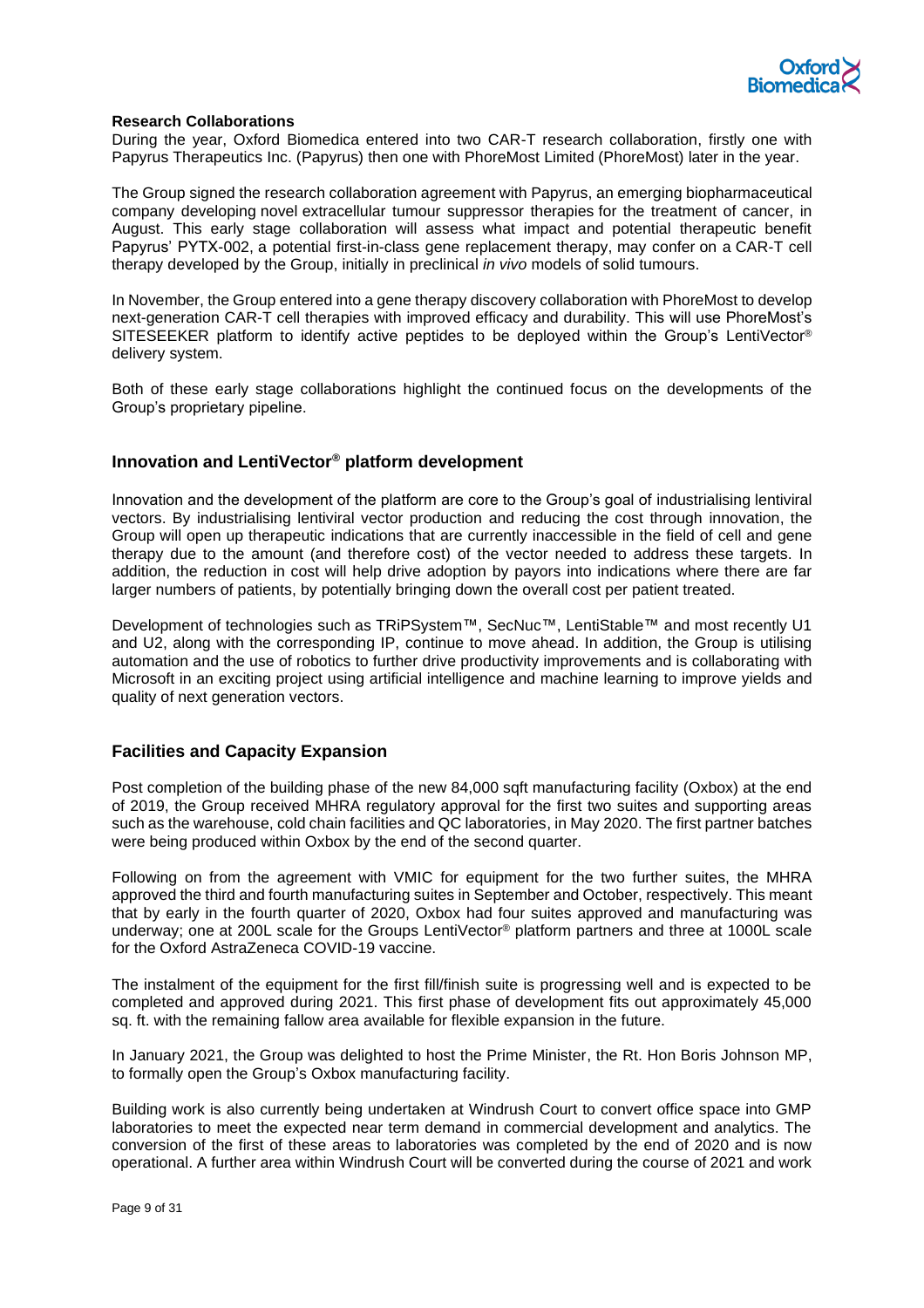

will also start on the development of the Windrush Innovation Centre (WIC) a dedicated building for both platform and proprietary product innovation.

In the first half of 2020, a lease was taken on a new 11,000 sq. ft. site within the Oxford Business Park, close to Oxbox, as a new Corporate Head Office to house the Senior Executive Team and various support functions.

#### **Investment progress**

In June 2020, the Group successfully completed a £40 million equity fundraising which included new and existing investors, with net proceeds of £38.3 million. The proceeds of the equity fundraising provided funding to enable the Group to continue to exploit the significant opportunities in the growing cell and gene therapy market both with current and future partners. The fundraise also strengthened the Group's cash positioning allowing it to remain at the forefront of innovation of lentiviral technology and progress towards the Group's goal of industrialising lentiviral vectors and further develop its own propriety products. It also provided additional resources to be used for the Group's involvement in the Oxford AstraZeneca COVID-19 vaccine or other vaccine candidates as required.

#### **Organisational Progress**

In the past 12 months the Group has made significant progress in its commitment to best practice in Corporate Governance and the diversification of talent on the Board.

In June, the Group announced the appointment of Dr. Roch Doliveux as Non-executive Chair following the retirement of former Chair, Dr. Lorenzo Tallarigo. Dr. Doliveux was previously the Chief Executive Officer of UCB SA for ten years during which time he transformed the Company from a diversified chemical group into a global biopharmaceutical leader and he is currently the Chair of the Board of Directors at Pierre Fabre S.A and a Non-Executive Director at Stryker Corporation and UCB SA.

In November, Dr. Sam Rasty was appointed to the board as an Independent Non-Executive Director, and brings invaluable experience in building and growing successful gene therapy companies. Post period end, in February 2021, the Group announced the appointment to the board as of 1 March of Professor Dame Kay Davies as an Independent Non-Executive Director. Kay is a world-renowned geneticist and Professor at Oxford University. At the same time as Kay's appointment, it was announced the Martin Diggle, a Partner at Vulpes Investment Management would step down from the Board as a Non-Executive Director after nearly nine years. Dr. Andrew Heath will not be standing for re-election at the 2021 AGM having served on the board since 2010.

During the year, the wider Oxford Biomedica team also continued to grow, reflecting the expansion of the business and the extra employees recruited as part of the scale of vaccine manufacture for AstraZeneca. Headcount increased by over 20% reaching 673 at the end of the year, compared with 554 at the end of 2019.

#### **Environmental, Social and Governance**

The Group remains committed to its role as a responsible business having developed a strategy over the past few years which is now deeply embedded in everything that the Group does. Throughout 2020, the Group particularly focussed on the wellbeing of our staff with the introduction of a number of initiatives, including, workshops and access to mental health professionals. We were delighted to receive the "Commitment to Workforce Wellbeing" award from Oxfordshire Mind, in recognition of our various initiatives.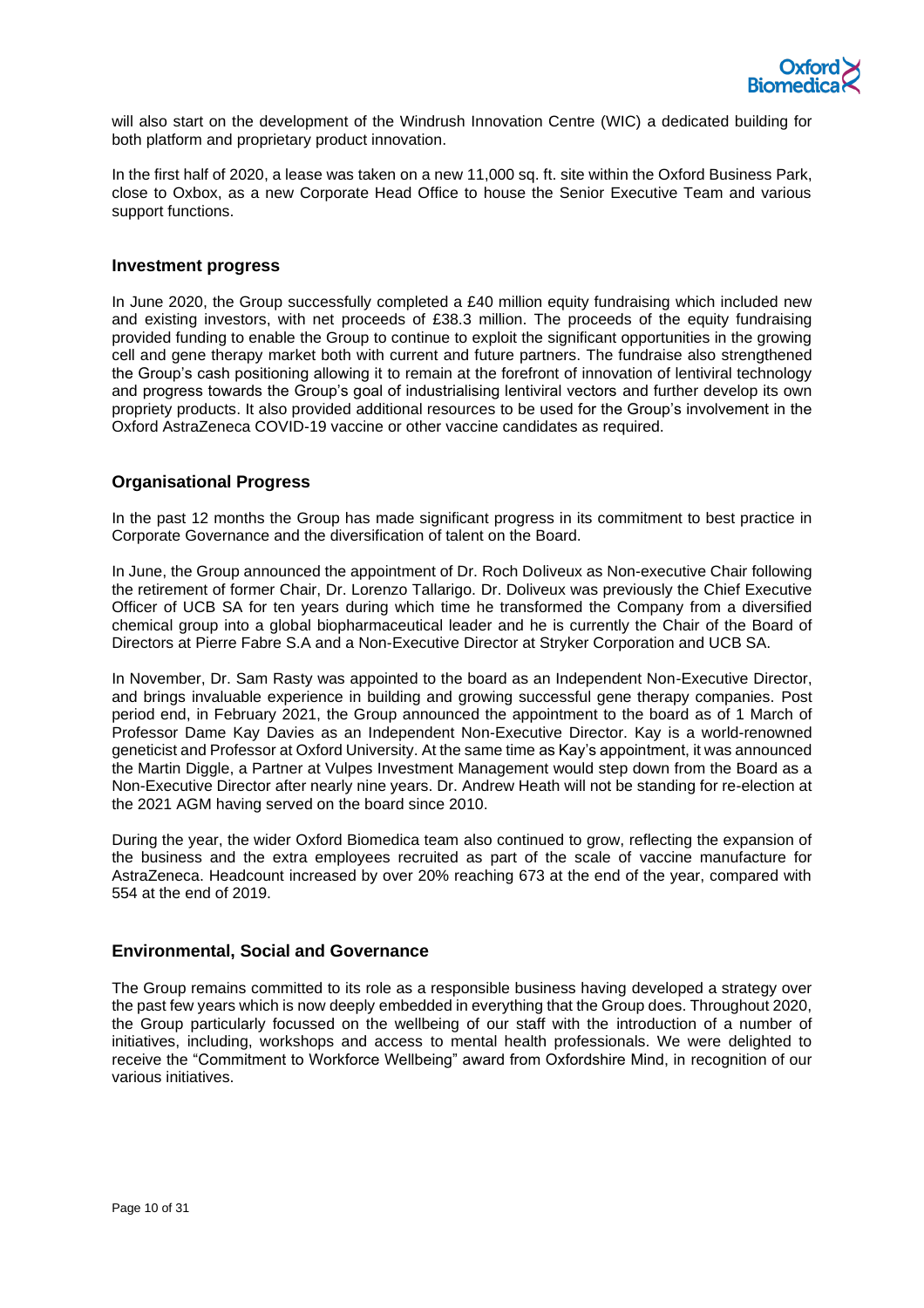

#### **Outlook**

With the growth in partner programmes during 2020, the Group expects an increase in underlying LentiVector® platform based revenues in 2021 from both bioprocessing and commercial development activities. In addition, following approval of the Oxford AstraZeneca COVID-19 vaccine and with production at the Oxbox manufacturing facilities progressing well, subject to the continued manufacture of the vaccine, the Group expects total cumulative revenues from this programme to be in excess of £50 million by the end of 2021. It is therefore expected that revenues for the Group should grow strongly in 2021.

At an Operating EBITDA level, the Group also expects an increase from 2020, albeit at a more modest rate than revenues due to increased R&D spend as we invest for the future.

Discussions and feasibility studies are ongoing with various potential cell and gene therapy partners and the Group aims to increase not only the number of partners but also the number of programmes worked on by existing partners during the course of 2021.

Looking to 2021 and beyond, with the Group's ever increasing number of partners programmes and continued broader market growth in cell and gene therapy, the future has never looked more exciting and the Group is well positioned to maximise the opportunities ahead.

John Dawson **Chief Executive Officer**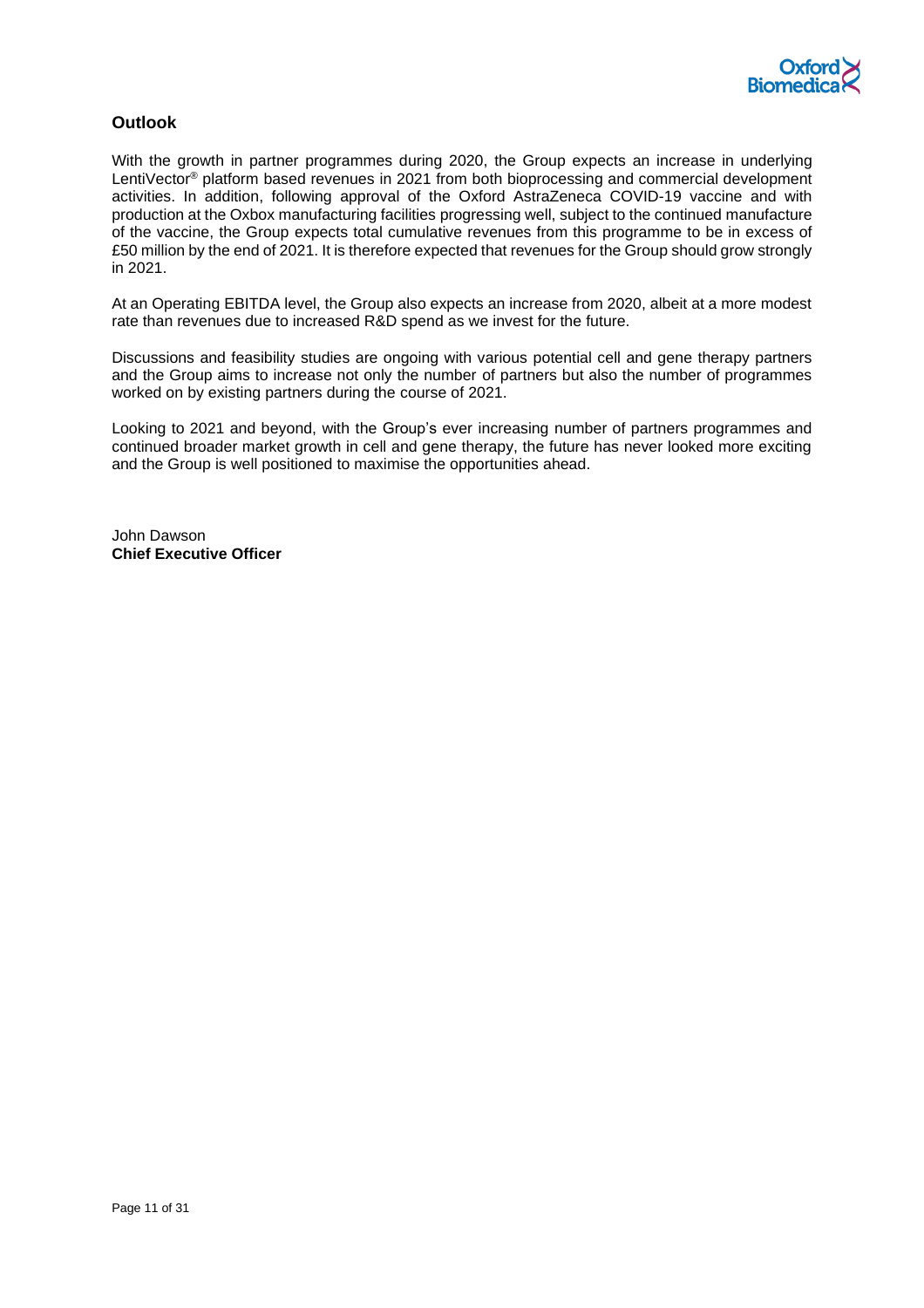

#### **FINANCIAL REVIEW**

#### **Operational resilience**

2020 has been a period of operational resilience, adaptability and revenue growth for the Group. Whilst the COVID-19 pandemic enforced changes to the Group's operating methods, with employees working from home where possible, the Group has been able to continue its bioprocessing and commercial development activities throughout the period. This great achievement allowed the Group to generate revenue growth during a very difficult period for businesses across the world. From first joining the Oxford University Jenner Institute consortium in April, the Group ultimately signed an agreement with AstraZeneca in May to develop and bioprocess batches of the Oxford AstraZeneca COVID-19 vaccine, which was then converted into a full commercial supply agreement in September 2020. These additional vaccine bioprocessing batches, together with the new commercial agreements entered into with Juno Therapeutics/Bristol Myers Squibb and Beam Therapeutics earlier in the year, has seen the Group deliver increased commercial activity and revenues throughout 2020.

In the first half of the year the Group obtained MHRA approval for the bioprocessing of batches in two of its suites at its new Oxbox bioprocessing facility. All four cleanroom suites ended up being approved and extensively used in the second half of 2020 to meet both lentiviral vector and adenovirus vaccine clinical and commercial bioprocessing requirements. Construction of the Group's fill/finish suite was completed during 2020 and this is expected to be brought online during 2021. Once validated and operational the Group will be able to provide its customers with an end-to-end offering. Subject to the impact of the global COVID-19 pandemic on the Group's financial position, the Group will continue to look to make selective investments in infrastructure to both have the capacity for new customers and to innovate valuable intellectual property to add to the Group's offering.

The Group has had a very good year in terms of both an increase in commercial activities as well as revenues. Bioprocessing and commercial development revenue increased by 45%, and the Group achieved an Operating EBITDA profit of £7.3 million, with growth driven by the commercial development and bioprocessing activities undertaken for Juno Therapeutics/Bristol Myers Squibb and AstraZeneca. New commercial agreements were signed with Juno Therapeutics/Bristol Myers Squibb, Beam Therapeutics and AstraZeneca, and new research and development collaborations signed with PhoreMost and Papyrus Therapeutics. As a result of the execution of the Juno Therapeutics/Bristol Myers Squibb licence and supply agreement, a licence fee of £7.8 million (\$10 million) was recognised in 2020.

The Group also made further significant improvements to its Statement of financial position, raising £40 million of new equity (£38.3 million net of expenses) in June 2020 in order to refurbish its Windrush Innovation Centre and Windrush Court sites, exploit new opportunities in the cell and gene therapy market, and also provide additional resources required for the Oxford AstraZeneca COVID-19 vaccine.

#### **Selected highlights are as follows**:

- Total revenues increased by 37% over 2019, and have now increased by 1,524% since 2013 when the revenue generating Platform division was created
- Revenues from the underlying bioprocessing and commercial development business continued its upward trend, growing 45% due to additional activities performed for new customers AstraZeneca, Beam Therapeutics and Juno Therapeutics/Bristol Myers Squibb. Double digit growth was achieved across both activities with revenues from these areas now having increased by 2,183% since 2013
- Revenues from milestones, licences and royalties increased to £19.2 million due to the recognition of a £7.8 million (\$10 million) licence fee from Juno Therapeutics/Bristol Myers Squibb as well as various other licence fees, milestones and royalties from customers
- Operating EBITDA<sup>1</sup> and operating losses improved by £12.5 million and £8.8 million respectively, with the Group generating an Operating EBITDA<sup>1</sup> profit of £7.3 million and an operating loss of £5.7 million
- The Platform division made an Operating EBITDA profit of £13.9 million (2019: £11.7 million loss) and an operating profit of £2.0 million (2019: £20.2 million loss), whilst the Product division made an Operating EBITDA loss of £6.6 million (2019: £6.5 million profit) and an operating loss of £7.7 million (2019: £5.7 million profit)
- Cash used in operations of £3.9 million in 2020 (2019: £6.6 million) decreased as a result of the increased revenues as explained above, offset by further operational investments required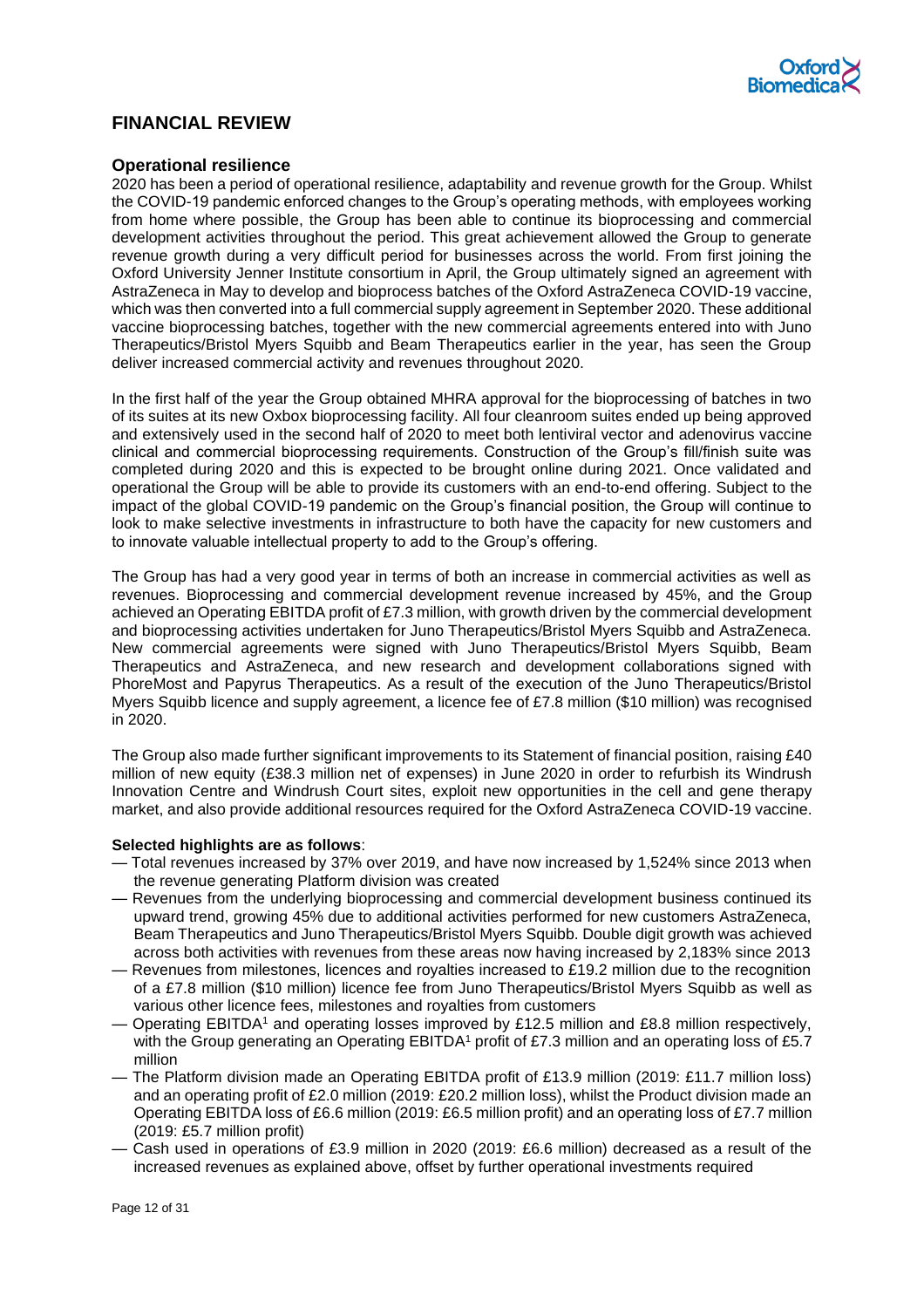

- Gross proceeds of £40.0 million (£38.3 million net of expenses) were raised from new and existing investors through a successful equity fundraising in June 2020
- Cash at 31 December was £46.7 million bolstered by the equity fundraising in the year

1. Operating EBITDA (Earnings Before Interest, Tax, Depreciation, Amortisation, revaluation of investments and assets at fair value through profit & loss, and Share Based Payments) is a non-GAAP measure often used as a surrogate for operational cash flow as it excludes from operating profit or loss all non-cash items, including the charge for share options. A reconciliation to GAAP measures is provided on page 16.

#### **Overview**

The Group saw a large increase in revenues which was driven by a 45% increase in bioprocessing and commercial development revenues. As a result of the new commercial contract signed with Juno Therapeutics/Bristol Myers Squibb and the vaccine development and bioprocessing contracts signed with AstraZeneca. Double digit growth was seen across both bioprocessing and commercial development activities. Licences, milestones and royalty revenues increased 14% due to the achievement of the £7.8 million Juno Therapeutics/Bristol Myers Squibb licence fee, as well as various milestones and royalties.

Operating costs, including Cost of Sales, grew by 20%, and by 16% when non-cash items<sup>1</sup> are excluded. Manpower and facility costs have increased as the Group saw the full year effect of its investments in people, facilities and operations required for the Oxbox bioprocessing facility and the development and manufacture of batches of the Oxford AstraZeneca COVID-19 vaccine. The Group will continue to invest in its people and facilities in 2021 to allow it to meet increasing customer demand for the Group's bioprocessing and commercial development services. Headcount rose from 554 at December 2019 to 673 at the end of 2020.

The Group made an Operating EBITDA profit of £7.3 million, an improvement of £12.5 million from the prior year. Once non-cash items<sup>1</sup> are added back, the Group made an Operating loss of £5.7 million, an improvement of £8.8 million on the prior year.

1. Non-cash items include depreciation, amortisation, revaluation of investments, fair value adjustments of assets held at fair value through profit & loss and the share based payment charge. A reconciliation to GAAP measures is provided on page 16.

#### **Key Financial and Non-Financial Performance Indicators**

The Group evaluates its performance by making use of alternative performance measures as part of its Key Financial Performance Indicators (refer to the table below). The Group believes that these Non-GAAP measures, together with the relevant GAAP measures, provide an accurate reflection of the Group's performance over time. The Board has taken the decision that the Key Financial Performance Indicators against which the business will be assessed are Revenue, Operating EBITDA and Operating profit/(loss). The figures presented within this section for prior years are those reported in the Annual Reports for those years and have not been restated where a change in accounting standards may have required this (e.g. revenue under IFRS 15 during 2018 to 2020 but IAS 18 during 2015 to 2017).

#### **Key Financial and Non-Financial Indicators**

| <b>Key Financial Performance Indicators</b> |       |        |      |       |        |
|---------------------------------------------|-------|--------|------|-------|--------|
| £m                                          | 2020  | 2019   | 2018 | 2017  | 2016   |
| Revenue                                     |       |        |      |       |        |
| Bioprocessing / commercial development      | 68.5  | 47.3   | 40.5 | 31.8  | 22.6   |
| Licences, milestones & royalties            | 19.2  | 16.8   | 26.3 | 5.8   | 5.2    |
| <b>Total Revenues</b>                       | 87.7  | 64.1   | 66.8 | 37.6  | 27.8   |
| Operations                                  |       |        |      |       |        |
| Operating EBITDA <sup>1</sup>               | 7.3   | (5.2)  | 13.4 | (1.9) | (7.1)  |
| Operating profit/(loss)                     | (5.7) | (14.5) | 13.9 | (5.7) | (11.3) |
| Cash flow                                   |       |        |      |       |        |
| Cash (used in) / generated from operations  | (3.9) | (6.6)  | 9.2  | (1.5) | (5.9)  |
| $Capex^2$                                   | 13.4  | 25.8   | 10.1 | 2.0   | 6.4    |
| Cash burn $3$                               | 7.8   | 26.3   | 1.9  | 9.8   | 11.5   |
|                                             |       |        |      |       |        |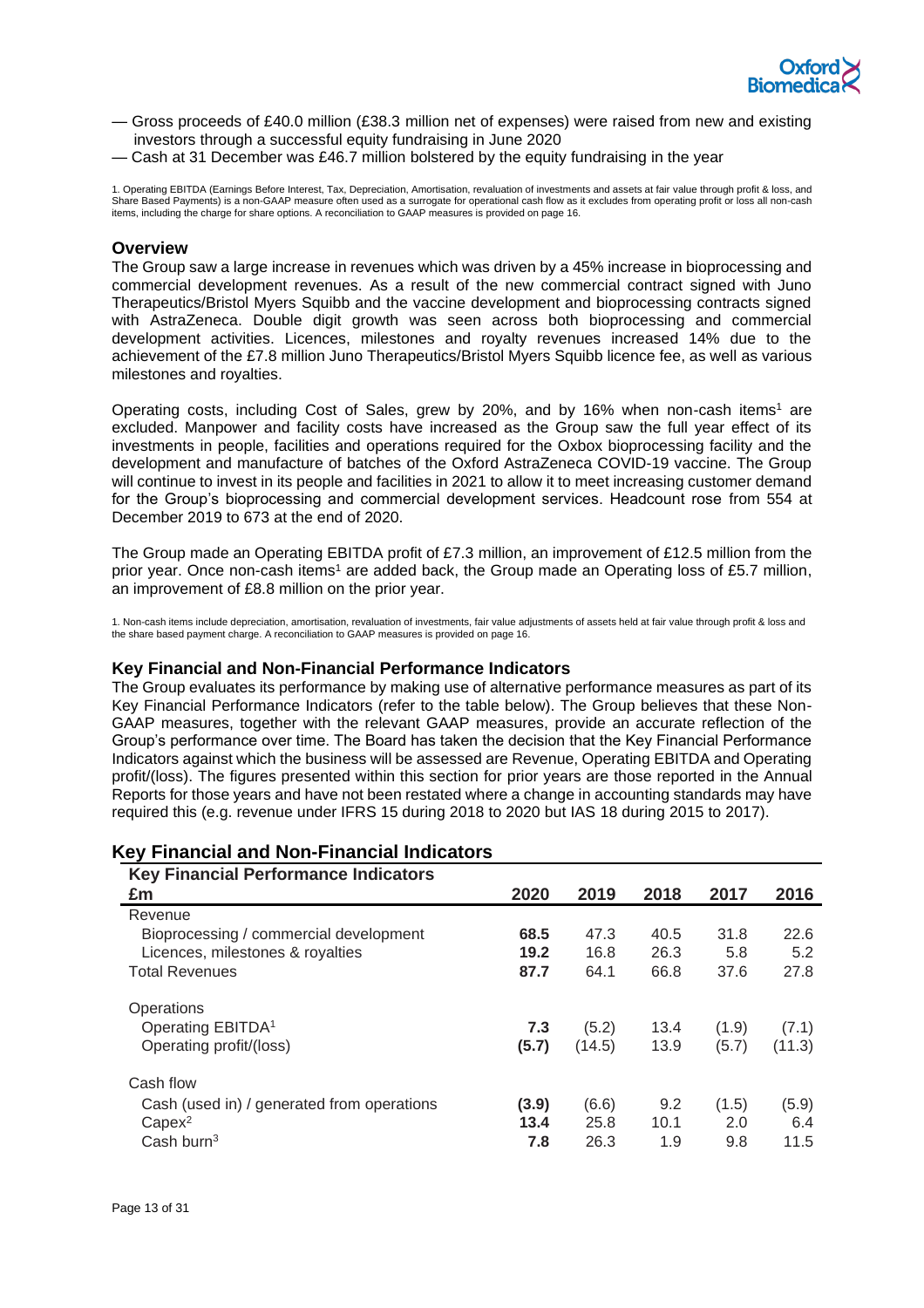

| Financing                           |                |                          |      |      |      |
|-------------------------------------|----------------|--------------------------|------|------|------|
| Cash                                | 46.7           | 16.2                     | 32.2 | 14.3 | 15.3 |
| Loan                                | $\blacksquare$ | $\overline{\phantom{a}}$ | 41.2 | 36.9 | 34.4 |
| <b>Non-Financial Key Indicators</b> |                |                          |      |      |      |
| Headcount                           |                |                          |      |      |      |
| Year-end                            | 673            | 554                      | 432  | 321  | 256  |
| Average                             | 609            | 500                      | 377  | 295  | 247  |

1. Operating EBITDA (Earnings Before Interest, Tax, Depreciation, Amortisation, revaluation of investments and assets at fair value through profit & loss, and Share Based Payments) is a non-GAAP measure often used as a surrogate for operational cash flow as it excludes from operating profit or loss all non-cash items, including the charge for share based payments. A reconciliation to GAAP measures is provided on page 16. 2. This is Purchases of property, plant and equipment as per the cash flow statement which excludes additions to Right-of-use assets. A reconciliation to GAAP

measures is provided on page 17. 3. Cash burn is net cash generated from operations plus net interest paid plus capital expenditure. A reconciliation to GAAP measures is provided on page 17.

#### **Revenue**

Revenue increased by 37% to £87.7 million (2019 £64.1 million). Revenue generated from bioprocessing/commercial development increased by 45% to £68.5 million (from £47.3 million in 2019), and is up 2,183% since 2013. The main contributor to growth in 2020 has been the revenues generated from increased bioprocessing batches produced for AstraZeneca as part of the vaccine manufacturing efforts, and also increased commercial development services provided to new customers Juno Therapeutics/Bristol Myers Squibb, Beam Therapeutics, and AstraZeneca.

Revenues from licence fees, milestones and royalties of £19.2 million (2019: £16.8 million), which included a licence fee from Juno Therapeutics/Bristol Myers Squibb of £7.8 million (\$10 million), and other customer licences, milestones and royalties of £11.4 million, increased 14% from the prior year when the £11.5 million (\$15 million) Sio Gene Therapies milestone was achieved.

The Group's customer base and revenue streams have continued to diversify, although the largest portion of its revenues came from its development and supply agreement with AstraZeneca as part of their worldwide COVID-19 vaccine rollout.

| £m                            | 2020   | 2019   | 2018   | 2017   | 2016   |
|-------------------------------|--------|--------|--------|--------|--------|
| Revenue                       | 87.7   | 64.1   | 66.8   | 37.6   | 27.8   |
| <b>Operating EBITDA</b><br>£m | 2020   | 2019   | 2018   | 2017   | 2016   |
| Revenue                       | 87.7   | 64.1   | 66.8   | 37.6   | 27.8   |
| Other income                  | 0.8    | 0.9    | 1.1    | 1.8    | 3.0    |
| Total expenses                | (81.2) | (70.2) | (54.5) | (41.3) | (37.9) |
| Operating EBITDA <sup>1</sup> | 7.3    | (5.2)  | 13.4   | (1.9)  | (7.1)  |
| Non cash items <sup>2</sup>   | (13.0) | (9.3)  | 0.5    | (3.8)  | (4.2)  |
| Operating (loss)/profit       | (5.7)  | (14.5) | 13.9   | (5.7)  | (11.3) |

1. Operating EBITDA (Earnings Before Interest, Tax, Depreciation, Amortisation, revaluation of investments and assets at fair value through profit & loss, and Share Based Payments) is a non-GAAP measure often used as a surrogate for operational cash flow as it excludes from operating profit or loss all non-cash items, including the charge for share based payments. A reconciliation to GAAP measures is provided on page 16.

2.Non-cash items include depreciation, amortisation, revaluation of investments, fair value adjustments of available-for-sale assets and the share based payment charge. A reconciliation to GAAP measures is provided on page 16.

Revenue increased by 37% in 2020 whilst the Group's cost base grew by 16% to £81.2 million as we saw the full year effect of the Group's investments in people, facilities and operations required to bring the additional Oxbox bioprocessing capacity online in the first half of 2020. Further additional investments were made in order to facilitate the development and manufacture of batches of Oxford AstraZeneca COVID-19 vaccine on behalf of AstraZeneca. The Operating EBITDA profit of £7.3 million is £12.5 million higher than the £5.2 million loss generated in 2019, as a result of the large increase in revenues when compared to the prior year.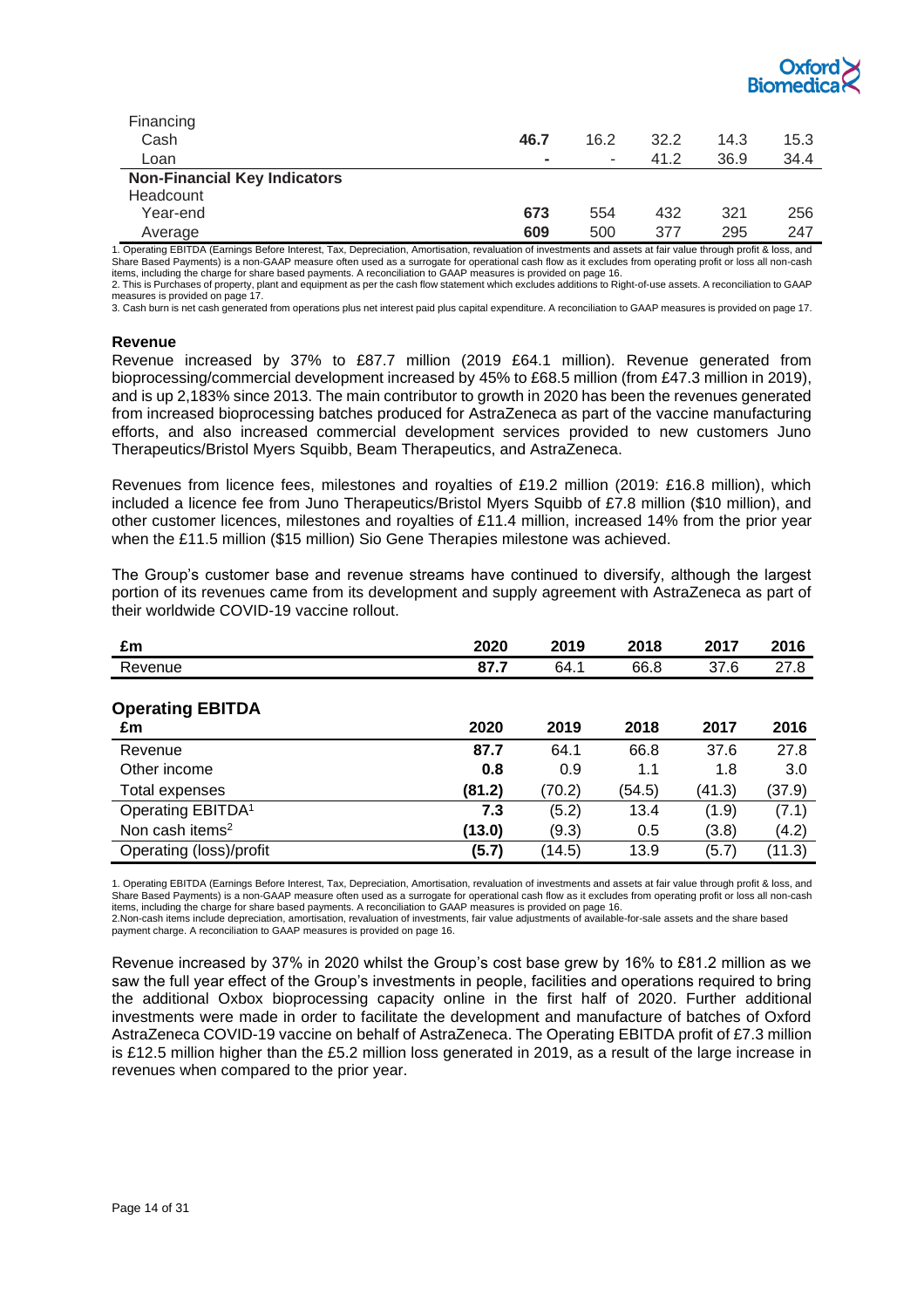

#### **Total Expenses**

In order to provide the users of the accounts with a more detailed explanation of the reasons for the year on year movements of the Group's operational expenses included within Operating EBITDA, the Group has added together research and development, bioprocessing and administrative costs and has removed depreciation, amortisation and the share option charge as these are non-cash items which do not form part of the Operating EBITDA alternative performance measure. As Operating profit/(loss) is assessed separately as a key financial performance measure, the year on year movement in these non-cash items is then individually analysed and explained specifically in the Operating and Net profit/(loss) section. Expense items included within Total Expenses are then categorised according to their relevant nature with the year on year movement explained in the second table on the next page.

| £m                                       | 2020           | 2019  | 2018  | 2017  | 2016  |
|------------------------------------------|----------------|-------|-------|-------|-------|
| Research & development <sup>1</sup>      | 29.7           | 22.6  | 18.0  | 21.6  | 24.3  |
| Bioprocessing costs                      | 10.7           | 7.4   | 1.2   | ۰     |       |
| Administrative expenses                  | 11.3           | 11.9  | 7.4   | 7.3   | 6.0   |
| Operating expenses                       | 51.7           | 41.9  | 26.6  | 28.9  | 30.3  |
| Depreciation                             | (9.8)          | (5.8) | (4.3) | (4.1) | (3.3) |
| Amortisation                             | $\blacksquare$ |       |       | (1.2) | (0.3) |
| Share option charge                      | (2.4)          | (1.6) | (1.1) | (0.7) | (0.6) |
| Adjusted operating expenses <sup>2</sup> | 39.5           | 34.5  | 21.2  | 22.9  | 26.1  |
| Cost of sales                            | 41.7           | 35.7  | 33.3  | 18.4  | 11.8  |
| Total expenses <sup>3</sup>              | 81.2           | 70.2  | 54.5  | 41.3  | 37.9  |

1 Includes the RDEC Tax Credit

2 Research, development, bioprocessing and administrative expenses excluding depreciation, amortisation and the share option charge.

3 Cost of goods plus research, development, bioprocessing and administrative expenses excluding depreciation, amortisation and the share option charge.

| £m                                            | 2020  | 2019  | 2018 | 2017 | 2016 |
|-----------------------------------------------|-------|-------|------|------|------|
| Raw materials, consumables and other external | 22.0  | 22.8  | 18.3 | 13.2 | 9.3  |
| bioprocessing costs                           |       |       |      |      |      |
| Manpower-related                              | 45.3  | 35.2  | 26.7 | 19.3 | 17.4 |
| External R&D expenditure                      | 1.4   | 1.4   | 1.9  | 1.7  | 2.8  |
| Other costs                                   | 17.1  | 12.0  | 7.6  | 7.1  | 8.4  |
| <b>RDEC</b> tax credit                        | (4.6) | (1.2) | ۰    |      |      |
| <b>Total expenses</b>                         | 81.2  | 70.2  | 54.5 | 41.3 | 37.9 |

- Raw materials, consumables and other external bioprocessing costs have remained stable as, although volumes were higher, the Group moved away from performing high cost adherent manufacturing to the lower cost bioreactor process. The Group is also not responsible for fill/finish of vaccine batches manufactured on behalf of AstraZeneca leading to lower external bioprocessing costs.
- The increase in manpower-related costs is due to the increase in the average headcount from 500 in 2019 to 609 in 2020. As the Group was able to bring Oxbox and additional laboratory space at Windrush Court online in 2020, the Group was able to increase the Group's commercial development and bioprocessing capacity resulting in increased Group revenues.
- External R&D expenditure remained the same in 2020 with activities slowed down in the first half of the year due to the impact of the COVID-19 pandemic, before resuming more fully in the second half of 2020.
- Other costs were higher as a result of the operational and facility costs incurred due to the additional Oxbox bioprocessing capacity coming online, as well as the additional laboratory space put in place at Windrush Court. Increased costs included £0.6 million to settle a customer development claim, and were offset by a forex gain of £0.5 million (2019: £0.6 million loss) as sterling strengthened against the dollar.
- Whilst the RDEC tax credit has increased to £4.6 million (2019: £1.2 million), total R&D related tax credits have decreased significantly as the Group ceased being eligible to claim a research and development tax credit under the Government's small company scheme in 2020 (see Operating and Net profit/(loss) commentary below), with most of those costs now being eligible under the Governments' large company RDEC tax credit scheme.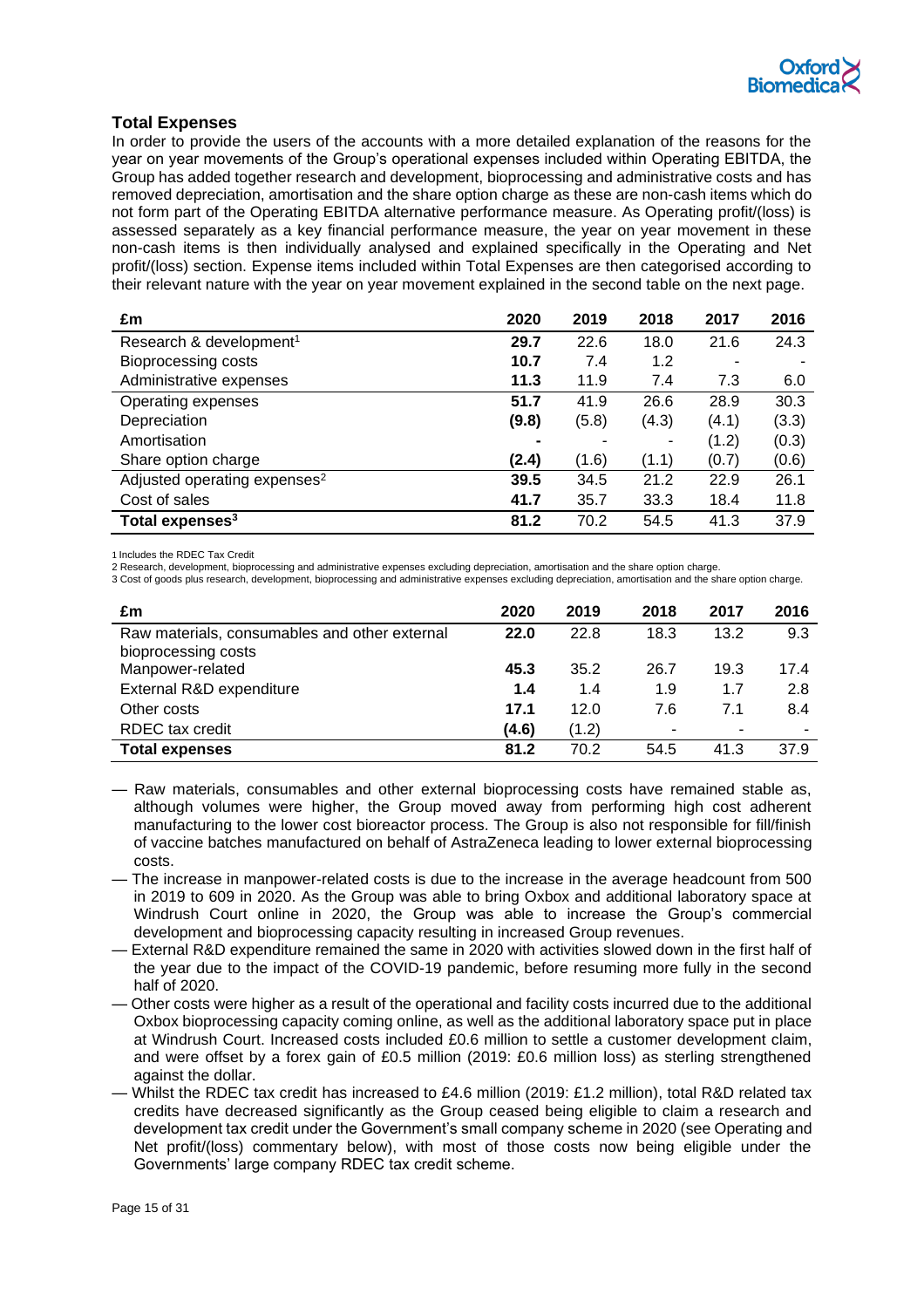

#### **Operating and Net profit/(loss)**

| £m                                                 | 2020           | 2019   | 2018  | 2017  | 2016   |
|----------------------------------------------------|----------------|--------|-------|-------|--------|
| <b>Operating EBITDA</b>                            | 7.3            | (5.2)  | 13.4  | (1.9) | (7.1)  |
| Depreciation, amortisation and share option charge | (12.2)         | (7.4)  | (5.5) | (6.1) | (4.2)  |
| Revaluation of investments/Change in fair value of | (0.8)          | (1.9)  | 6.0   | 2.3   |        |
| assets at fair value through profit & loss         |                |        |       |       |        |
| Operating (loss)/profit                            | (5.7)          | (14.5) | 13.9  | (5.7) | (11.3) |
| Interest                                           | (0.8)          | (5.4)  | (6.2) | (9.3) | (4.9)  |
| R&D tax credit                                     | 0.3            | 4.8    | 2.5   | 2.7   | 3.7    |
| Foreign exchange revaluation (non-cash)            | $\blacksquare$ | (1.0)  | (2.7) | 3.3   | (4.1)  |
| Net (loss)/profit                                  | (6.2)          | (16.1) | 7.5   | (9.0) | (16.6) |

In arriving at Operating loss/profit it is necessary to deduct from Operating EBITDA the non-cash items referred to above. The depreciation charge was much higher in 2020 due to Oxbox becoming operationally active in the first half of the year. The Orchard Therapeutics investment asset incurred a loss of £0.8 million after the share price gave up more of the gains achieved in 2017 and 2018. Amortisation of intangible assets is insignificant, and the share option charge was higher due to the increased employee headcount. The interest charge of £0.8 million was lower than the prior year as a result of the early repayment of the Oaktree loan in June 2019, with only interest arising on the IFRS 16 leases remaining as compared to the prior year. The R&D tax credit in 2020 has decreased significantly as the Group ceased being eligible to claim a research and development tax credit under the Government's small company scheme in 2020, whilst now being eligible to make a claim under the Governments' large companies RDEC scheme (see the last bullet under Total expenses in the previous section). The credit of £0.3 million is made up of a £1.5 million small company credit related to prior years, and a £1.2 million liability on the large company research and development taxation credit included under Other costs which the Group is still able to claim. There was no foreign exchange revaluation gain/(loss) during 2020 as the Oaktree loan was repaid in 2019.

#### **Segmental analysis**

Reflecting the way the business is currently being managed by the Senior Executive Team, the Group reports its results within two segments, namely:

- I. The 'Platform' segment which includes the revenue generating bioprocessing and process development activities for third parties (i.e. the Partner programmes CDMO business), and internal technology projects to develop new potentially saleable technology, improve the Group's current processes, and bring development and manufacturing costs down within the LentiVector® platform.
- II. The "Product" segment, which includes the costs of researching and developing new gene therapeutic product candidates.

| £m                             | <b>Platform</b> | <b>Product</b> | Total  |
|--------------------------------|-----------------|----------------|--------|
| 2020                           |                 |                |        |
| Revenue                        | 87.1            | 0.6            | 87.7   |
| <b>Operating EBITDA</b>        | 13.9            | (6.6)          | 7.3    |
| <b>Operating profit/(loss)</b> | 2.0             | (7.7)          | (5.7)  |
| 2019                           |                 |                |        |
| Revenue                        | 51.0            | 13.1           | 64.1   |
| <b>Operating EBITDA</b>        | (11.7)          | 6.5            | (5.2)  |
| Operating (loss)/profit        | (20.2)          | 5.7            | (14.5) |

The Platform segment in 2020 saw an increase in revenue of 71% from £51.0 million to £87.1 million due to the Juno Therapeutics/Bristol Myers Squibb licence fee received, as well as increased bioprocessing and commercial development activities for customers AstraZeneca, Juno Therapeutics/Bristol Myers Squibb, Beam Therapeutics and Sanofi. This was offset by a decrease in revenues from existing customers Orchard and also Novartis, where revenues were impacted in 2020 due to the transition over to the more profitable bioreactor process which occurred during 2019.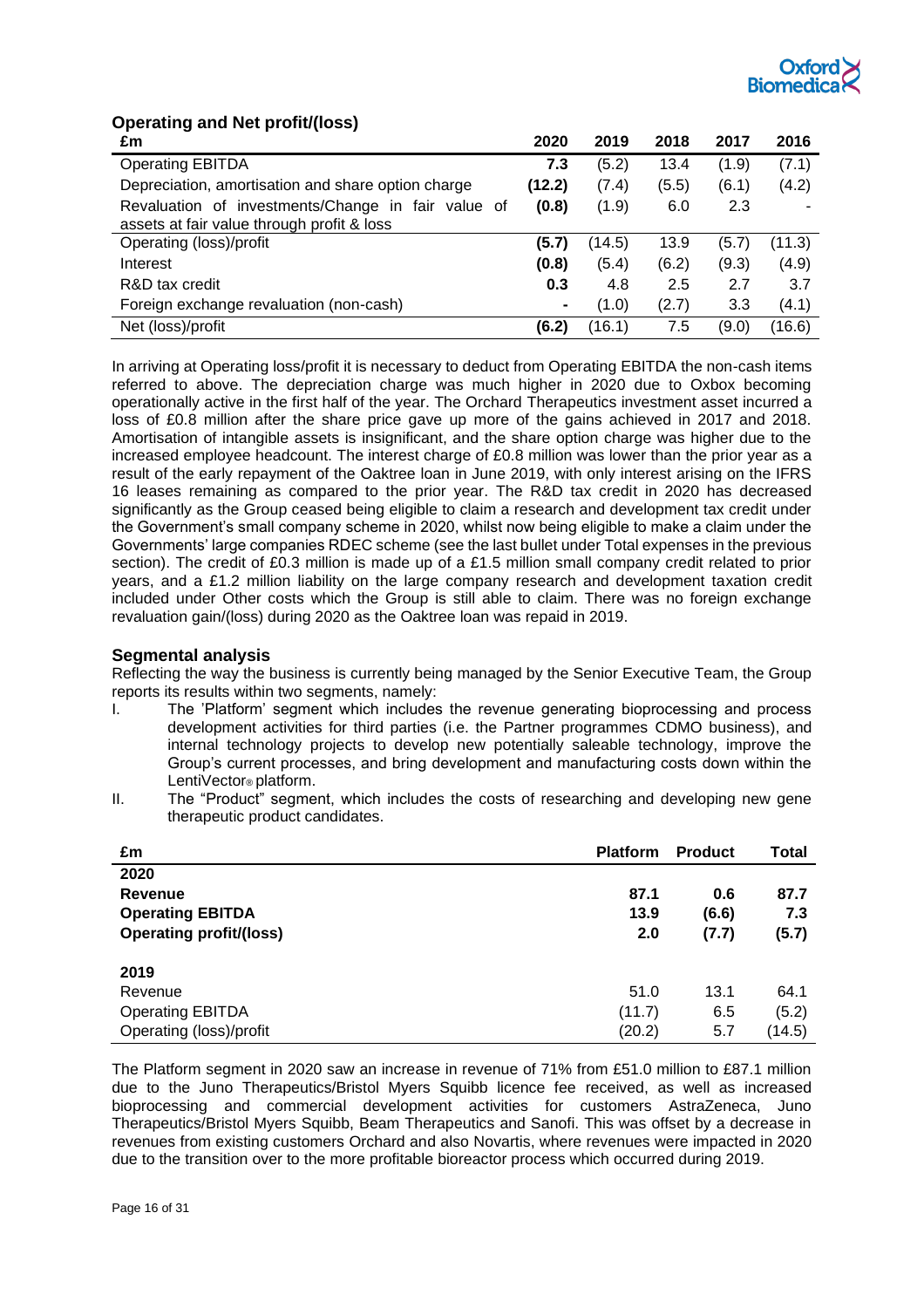Operational results saw the positive impact of the large increases in revenues but this did come at the cost of additional investment in headcount and facilities, resulting in an Operating EBITDA profit of £13.9 million, and an operating profit of £2.0 million. The Group will target maintaining 2020 operating margins and improve revenues and operating results from this segment through higher bioprocessing volumes, increased licence and royalty payments from partners and additional commercial development services to customers.

The Product segment has generated revenues of £0.6 million (2019: £13.1 million) and an Operating EBITDA loss of £6.6 million (2019: £6.5 million profit), as no further significant licences or milestones from Sio Gene Therapies (2019: £11.5 million) or other customers was achieved during 2020.

#### **Cash flow**

The Group held £46.7million cash at 31 December 2020, having begun the year with £16.2 million. Significant movements across the year are explained below.

| <b>Cash flow movements</b>                         | 2020   | 2019   | 2018   | 2017   | 2016   |
|----------------------------------------------------|--------|--------|--------|--------|--------|
| Operating (loss)/profit                            | (5.7)  | (14.5) | 13.9   | (5.7)  | (11.3) |
| Non-cash items included in operating profit/(loss) | 13.0   | 9.3    | (0.5)  | 3.8    | 4.2    |
| Operating EBITDA profit /(loss)                    | 7.3    | (5.2)  | 13.4   | (1.9)  | (7.1)  |
| Working capital movement                           | (11.2) | (1.4)  | (4.2)  | 0.4    | 1.2    |
| Cash (used in)/ generated from operations          | (3.9)  | (6.6)  | 9.2    | (1.5)  | (5.9)  |
| R&D tax credit received                            | 7.0    | 3.1    | 3.7    | 4.5    | 4.1    |
| Net cash (used in)/generated from operations       | 3.1    | (3.5)  | 12.9   | 3.0    | (1.8)  |
| Interest paid, less received                       |        | (3.3)  | (4.7)  | (10.8) | (3.3)  |
| Sale of available for sale asset                   | 2.5    | 6.3    |        |        |        |
| Capex                                              | (13.4) | (25.8) | (10.1) | (2.0)  | (6.4)  |
| Cash burn                                          | (7.8)  | (26.3) | (1.9)  | (9.8)  | (11.5) |
| Net proceeds from financing                        | 38.3   | 10.3   | 19.8   | 8.8    | 17.5   |
| Movement in year                                   | 30.5   | (16.0) | 17.9   | (1.0)  | 6.0    |

— The operating loss in 2020 was £8.8 million better than the operating loss of £14.5 million achieved in 2019. These improved operational results flowed through to Operating EBITDA profit of £7.3 million (2019: £5.2 million loss).

- The negative working capital movement of £11.2 million is driven largely by an increase in Trade and other debtors (£25.9 million) and inventory (£4.3 million) offset by an increased in Trade and other payables (£5.4 million) and Contract liabilities (£13.4 million). These movements were driven by increased revenue generating activities and the impact of this increase on the Group's operational activities.
- The Group received £7.0 million R&D tax funding in 2020 in respect of the 2019 claim, up £3.9 million from the prior year. The increase in 2020 was due to the tax credit received in 2019 being capped as a result of the profits achieved in 2018.
- Interest paid during the year was nil, down from £3.3 million in the prior year as the Oaktree loan facility was repaid at the end of June 2019.
- $-$  £2.5 million of funds was generated from the sale of shares in Orchard Therapeutics, an asset held at fair value through profit & loss.
- Purchases of property, plant and equipment decreased from £25.8 million to £13.4 million, mainly as a result of main construction phase of the new Oxbox manufacturing facility being completed in 2019 and cash preservation measures put in place in the first half of 2020.
- The net proceeds from financing during 2020 was £38.3 million, consisting of the June 2020 equity fundraise of £38.3 million, share option issues of £1.1 million, and reduced by lease payments of £1.1 million in the year.
- The result of the above movements is a net increase in cash of £30.5 million from £16.2 million to £46.7 million.

#### **Statement of financial position review**

The most notable items on the Statement of financial position, including changes from 31 December 2019, are as follows:

— Assets at fair value through profit & loss decreased by £2.5 million as a result of the sale of £2.5 million worth of Orchard Therapeutics shares.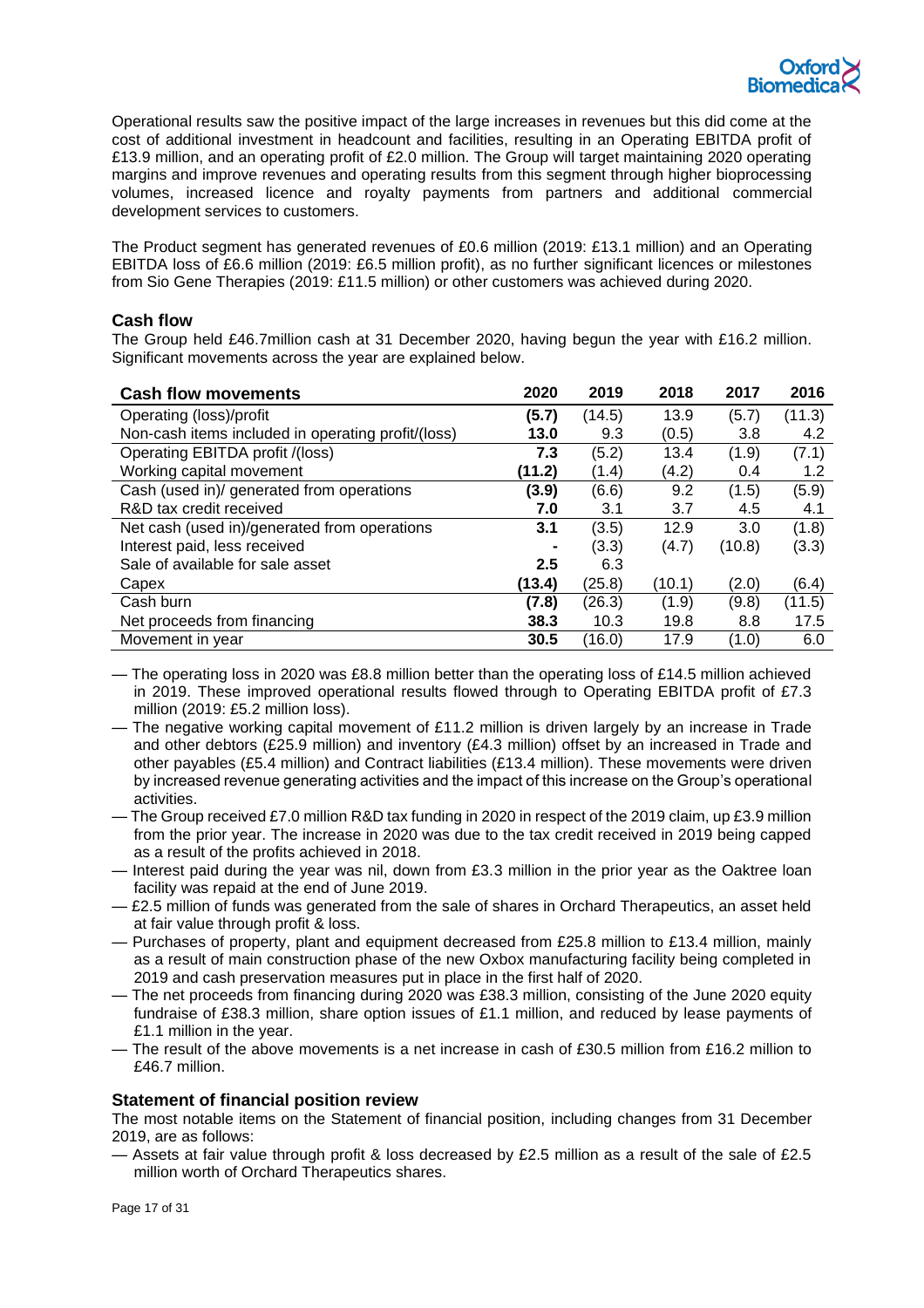

- $-$  Property, plant and equipment has increased by £10.4 million to £72.3 million as depreciation of £9.6 million only partially offset additions of £19.7 million, mainly purchases of equipment and leasehold improvements for the new Oxbox manufacturing facility, additional laboratory space at Windrush Court, and right to use assets recognised upon signing the VMIC equipment lease and the Corporate Head Office lease in Oxford.
- Inventories have increased from £2.6 million to £6.9 million due to increased raw material balances as a result of forecasted increased bioprocessing vaccine manufacturing activities, but also due to Brexit and COVID-19 stock building.
- Trade and other receivables increased from £33.7 million to £57.5 million due to increased levels of bioprocessing and process development activities across the year end, as well as the increased RDEC tax credit receivable.
- Tax assets decreased from £5.4 million to £0.1 million as the Group ceased being eligible to claim a research and development tax credit under the Government's small company scheme in 2020. The balance of £0.1 million is made up of a £1.0 million small company credit related to prior years, and a £1.1 million corporate tax liability on the large company research and development taxation credit included under Trade and other receivables.
- Trade and other payables increased from £14.3 million to £19.7 million due to the increased level of operational activity, including the increased headcount levels.
- Contract liabilities increased from £14.9 million in 2019 to £28.3 million due to funds received in advance for future bioprocessing and process development activities.
- Deferred Income decreased from £4.3 million in 2019 to £3.5 million due to the release of amounts deferred as part of the Innovate UK capex grant funding.
- $-$  Provisions increased as a result of the recognition of a £0.8 million liability for future dilapidations cost on the corporate office and Oxbox leases.
- Lease liabilities increased from £8.4 million to £13.8 million due to the recognition of an IFRS 16 liability with regard to the new corporate office lease entered into in 2020, as well as a £3.8 million liability with regard to bioprocessing equipment used within the Oxbox manufacturing facility.

The Company had no provisions at 31 December 2020 or 31 December 2019.

#### **Financial outlook**

The Group will continue to target improved financial performance in 2021. The contracts signed in 2020 with AstraZeneca, Juno Therapeutics/Bristol Myers Squibb, Beam Therapeutics and Sio Gene Therapies, together with continued bioprocessing and commercial development activities performed for existing customers, have driven the growth in revenues in 2020. Additive bioprocessing and commercial development revenues are expected from these partnerships in the future with the Group expecting to continue to increase its commercial activities, assisted by an expanded Oxbox facility being in use throughout 2021.

The Group continues to recognise the importance of focusing on building and maintaining the Group's commercial relationships with the Group's customers, both old and new. The success of the Group's existing customers is seen as key to the Group's success, including driving growth in new customer relationships in 2021 and beyond. The Group will continue to target new strategic commercial relationships in 2021, but also remain focused on meeting the growing demands of the Group's existing customer base.

R&D expenditure in 2021 is expected to be above the £29.7 million seen in 2020. The Group intends to invest in the development of its platform to accelerate the ambition to industrialise lentiviral vector production as well as increased investment in R&D on propriety programmes to progress them towards the clinic. Headcount is also likely to increase but by lower levels than seen in 2020. This investment means that while Operating EBITDA is expected to be above 2020 levels it will not grow at the same rate as revenues.

Capex for 2021 will be above 2020 levels due to the expansion being undertaken at both Windrush Court and Windrush Innovation Centre, as highlighted in the equity fundraise in June 2020. The Group continues to make selective strategic investments in its products and enabling technologies where the opportunity exists to improve patient outcomes and increase shareholder value.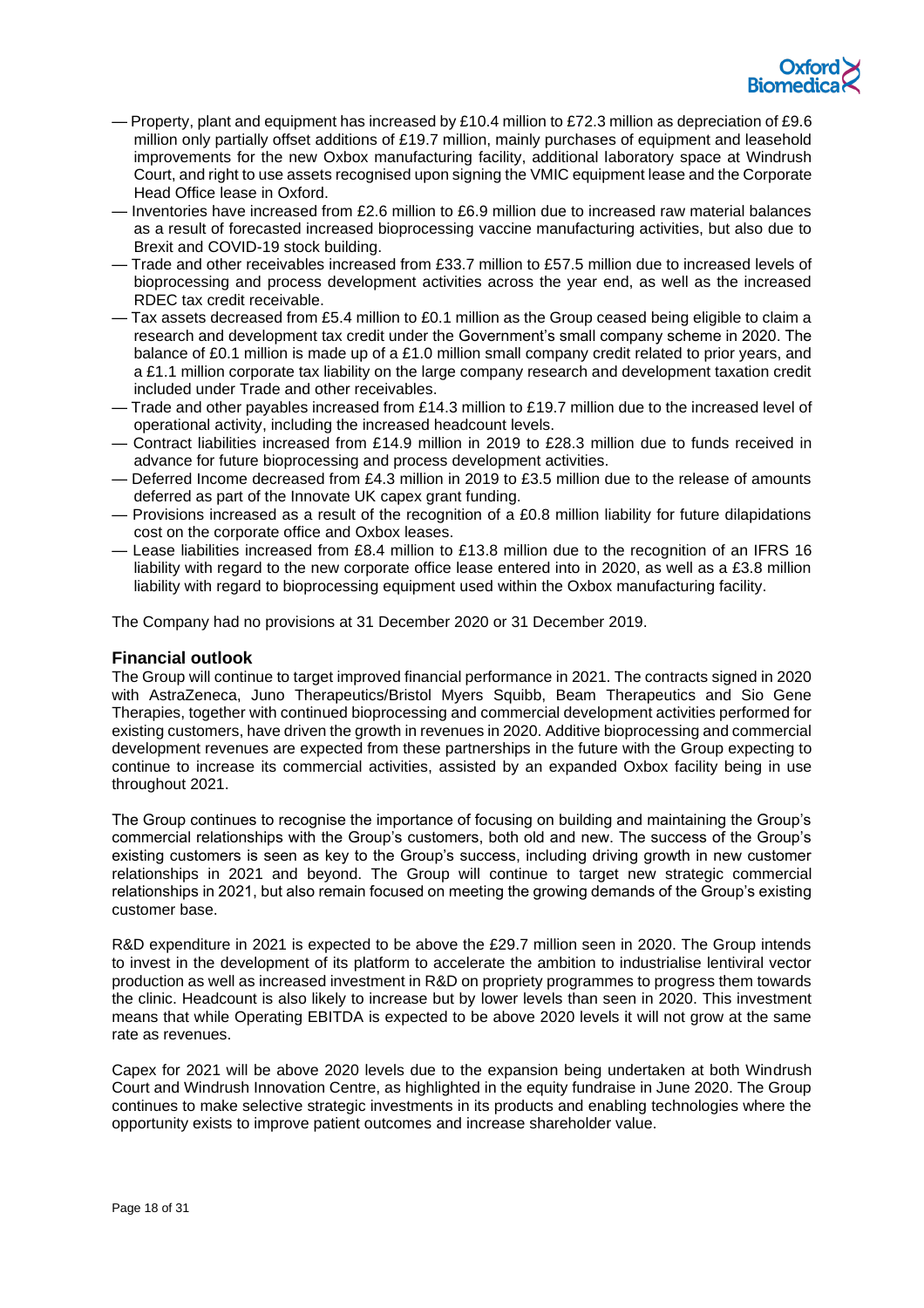

#### **Going concern**

The Group made a loss for the year ended 31 December 2020 of £6.2 million, but generated net cash flows from operating activities for the year of £3.1 million. Furthermore, the Group raised an additional £38.3 million in cash through a successful equity placement in June 2020. The Group ended the year with cash and cash equivalents of £46.7 million.

In considering the basis of preparation of the Annual Report and financial statements, the Directors have prepared cash flow forecasts for a period of at least 12 months from the date of approval of these financial statements, based in the first instance on the Group's 2021 annual budget and forecasts for 2022. These cash flow forecasts also take into consideration severe but plausible downside scenarios including:

- $-$  A substantial revenue downside affecting the core LentiVector® platform business,
- No revenues from new customers,
- Significant decreases in forecasted existing customer milestone and royalty revenues,

— The impacts of COVID-19 on the Group and its customers including expected revenues from existing customers under long term contracts.

The Board has confidence in the Group's ability to continue as a going concern for the following reasons:

- As noted above the Group has cash balances of £46.7 million at the end of December 2020 and £65.9 million at the end of March 2021,
- The Group has the ability to control capital expenditure costs and lower other operational spend, as necessary,
- A large proportion of 2021 forecasted revenues are covered by binding purchase orders and rolling customer forecasts which give additional certainty to revenues over the next 12 months,
- The Group has key worker status which allows continuity of providing services to the Group's financially stable customer base throughout the lockdown period,
- The Group's history of being able to access capital markets.

The Directors have also considered the impact of the UK's decision to leave the European Union. Although Brexit has significantly affected the fiscal, monetary and regulatory landscape in the UK, the Group has assessed its impact on its operations to be minor.

Taking account of the matters described above, the Directors are confident that the Group will have sufficient funds to continue to meet its liabilities as they fall due for at least 12 months from the date of approval of the financial statements and therefore have prepared the financial statements on a going concern basis.

#### **Stuart Paynter Chief Financial Officer**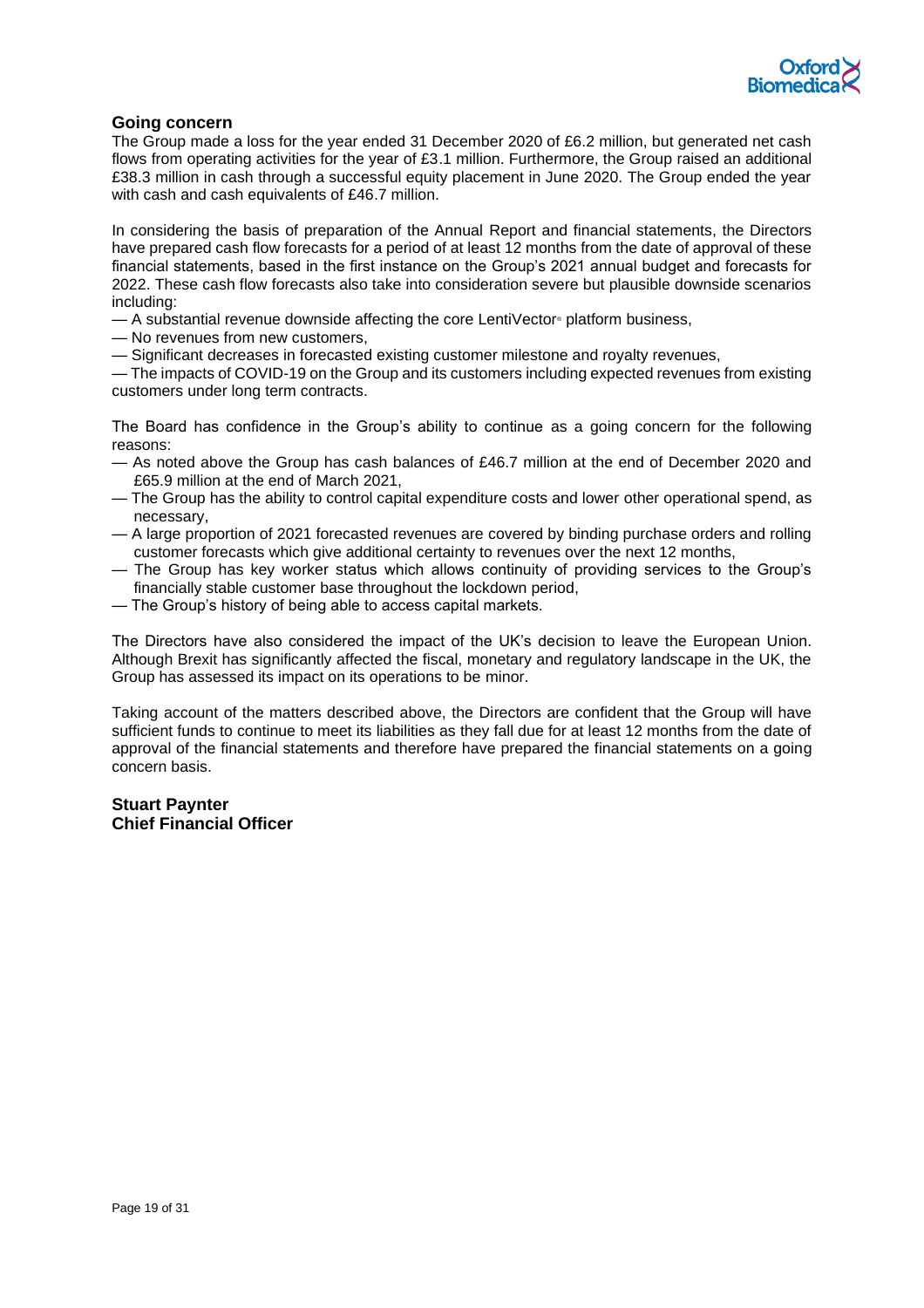

# **Consolidated statement of comprehensive income**

**for the year ended 31 December 2020**

|                                                  |             | 2020         | 2019      |
|--------------------------------------------------|-------------|--------------|-----------|
|                                                  |             | <b>Total</b> | Total     |
| <b>Continuing operations</b>                     | <b>Note</b> | £'000        | £'000     |
| Revenue                                          |             | 87,728       | 64,060    |
| Cost of sales                                    |             | (41.655)     | (35,723)  |
| Gross profit                                     |             | 46,073       | 28,337    |
| Research, development costs                      |             |              |           |
|                                                  |             | (29, 749)    | (22, 546) |
| Bioprocessing costs                              |             | (10, 720)    | (7, 378)  |
| Administrative expenses                          |             | (11, 262)    | (11, 881) |
| Other operating income                           |             | 795          | 884       |
| Change in fair value of asset held at fair value | 6           | (831)        | (1,883)   |
| through profit & loss                            |             |              |           |
| <b>Operating loss</b>                            |             | (5,694)      | (14, 467) |
| Finance income                                   |             | 34           | 104       |
| Finance costs                                    |             | (912)        | (6,526)   |
| Loss before tax                                  |             | (6, 572)     | (20, 889) |
| Taxation                                         | 3           | 327          | 4,823     |
| Loss and total comprehensive expense for         |             |              |           |
| the year                                         |             | (6, 245)     | (16,066)  |
|                                                  |             |              |           |

There was no other comprehensive income or loss.

The loss for the year is attributable to the owners of the parent.

The notes on pages 24 to 31 form part of this preliminary information.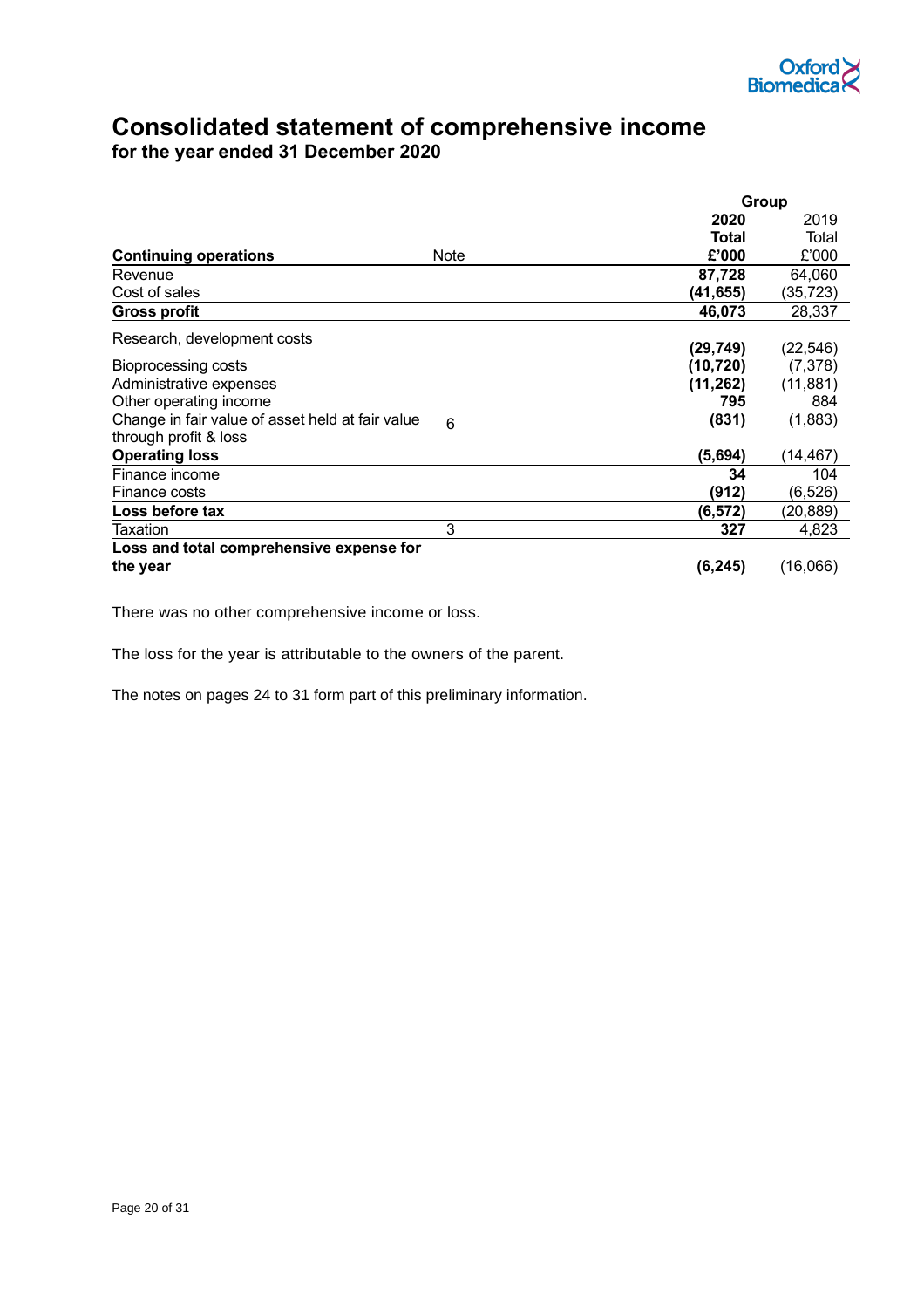

### **Statement of financial position**

**as at 31 December 2020**

| 2020<br>2019<br>£'000<br>£'000<br><b>Note</b><br>73<br>95<br>5<br>72,304<br>61,932<br>Trade and other receivables<br>3,605<br>3,605<br>Deferred tax assets<br>359<br>75,982<br>65,991<br>6,912<br>2,579<br>7<br>6<br>239<br>Assets at fair value through profit & loss<br>2,719<br>Trade and other receivables<br>8<br>53,926<br>30,045<br>5,351<br>126<br>46,743<br>16,243<br>Cash and cash equivalents<br>107,946<br>56,937<br>9<br>Trade and other payables<br>19,716<br>14,297<br><b>Contract liabilities</b><br>27,258<br>13,156<br>10<br>10<br>1,006<br>1,006<br>Lease Liabilities<br>4,475<br>482<br>28,941<br>52,455<br>27,996<br>55,491<br>11<br>5,839<br>5,086<br>10<br>1,003<br>1,695<br>10<br>2,515<br>3,310<br>Lease liabilities<br>9,370<br>7,907<br>Deferred tax liability<br>359<br>18,357<br>18,727<br>75,630<br>112,746<br>Equity attributable to owners of the parent<br>41,161<br>38,416<br>Ordinary share capital<br>Share premium account<br>222,618<br>258,017<br>2,291<br>Other reserves<br>2,291<br>(187, 695)<br><b>Accumulated losses</b><br>(188, 723) |                                |  | Group  |
|------------------------------------------------------------------------------------------------------------------------------------------------------------------------------------------------------------------------------------------------------------------------------------------------------------------------------------------------------------------------------------------------------------------------------------------------------------------------------------------------------------------------------------------------------------------------------------------------------------------------------------------------------------------------------------------------------------------------------------------------------------------------------------------------------------------------------------------------------------------------------------------------------------------------------------------------------------------------------------------------------------------------------------------------------------------------------------|--------------------------------|--|--------|
|                                                                                                                                                                                                                                                                                                                                                                                                                                                                                                                                                                                                                                                                                                                                                                                                                                                                                                                                                                                                                                                                                    |                                |  |        |
|                                                                                                                                                                                                                                                                                                                                                                                                                                                                                                                                                                                                                                                                                                                                                                                                                                                                                                                                                                                                                                                                                    |                                |  |        |
|                                                                                                                                                                                                                                                                                                                                                                                                                                                                                                                                                                                                                                                                                                                                                                                                                                                                                                                                                                                                                                                                                    | <b>Assets</b>                  |  |        |
|                                                                                                                                                                                                                                                                                                                                                                                                                                                                                                                                                                                                                                                                                                                                                                                                                                                                                                                                                                                                                                                                                    | <b>Non-current assets</b>      |  |        |
|                                                                                                                                                                                                                                                                                                                                                                                                                                                                                                                                                                                                                                                                                                                                                                                                                                                                                                                                                                                                                                                                                    | Intangible assets              |  |        |
|                                                                                                                                                                                                                                                                                                                                                                                                                                                                                                                                                                                                                                                                                                                                                                                                                                                                                                                                                                                                                                                                                    | Property, plant and equipment  |  |        |
|                                                                                                                                                                                                                                                                                                                                                                                                                                                                                                                                                                                                                                                                                                                                                                                                                                                                                                                                                                                                                                                                                    |                                |  |        |
|                                                                                                                                                                                                                                                                                                                                                                                                                                                                                                                                                                                                                                                                                                                                                                                                                                                                                                                                                                                                                                                                                    |                                |  |        |
|                                                                                                                                                                                                                                                                                                                                                                                                                                                                                                                                                                                                                                                                                                                                                                                                                                                                                                                                                                                                                                                                                    |                                |  |        |
|                                                                                                                                                                                                                                                                                                                                                                                                                                                                                                                                                                                                                                                                                                                                                                                                                                                                                                                                                                                                                                                                                    | <b>Current assets</b>          |  |        |
|                                                                                                                                                                                                                                                                                                                                                                                                                                                                                                                                                                                                                                                                                                                                                                                                                                                                                                                                                                                                                                                                                    | Inventories                    |  |        |
|                                                                                                                                                                                                                                                                                                                                                                                                                                                                                                                                                                                                                                                                                                                                                                                                                                                                                                                                                                                                                                                                                    |                                |  |        |
|                                                                                                                                                                                                                                                                                                                                                                                                                                                                                                                                                                                                                                                                                                                                                                                                                                                                                                                                                                                                                                                                                    |                                |  |        |
|                                                                                                                                                                                                                                                                                                                                                                                                                                                                                                                                                                                                                                                                                                                                                                                                                                                                                                                                                                                                                                                                                    | <b>Current tax assets</b>      |  |        |
|                                                                                                                                                                                                                                                                                                                                                                                                                                                                                                                                                                                                                                                                                                                                                                                                                                                                                                                                                                                                                                                                                    |                                |  |        |
|                                                                                                                                                                                                                                                                                                                                                                                                                                                                                                                                                                                                                                                                                                                                                                                                                                                                                                                                                                                                                                                                                    |                                |  |        |
|                                                                                                                                                                                                                                                                                                                                                                                                                                                                                                                                                                                                                                                                                                                                                                                                                                                                                                                                                                                                                                                                                    | <b>Current liabilities</b>     |  |        |
|                                                                                                                                                                                                                                                                                                                                                                                                                                                                                                                                                                                                                                                                                                                                                                                                                                                                                                                                                                                                                                                                                    |                                |  |        |
|                                                                                                                                                                                                                                                                                                                                                                                                                                                                                                                                                                                                                                                                                                                                                                                                                                                                                                                                                                                                                                                                                    |                                |  |        |
|                                                                                                                                                                                                                                                                                                                                                                                                                                                                                                                                                                                                                                                                                                                                                                                                                                                                                                                                                                                                                                                                                    | Deferred income                |  |        |
|                                                                                                                                                                                                                                                                                                                                                                                                                                                                                                                                                                                                                                                                                                                                                                                                                                                                                                                                                                                                                                                                                    |                                |  |        |
|                                                                                                                                                                                                                                                                                                                                                                                                                                                                                                                                                                                                                                                                                                                                                                                                                                                                                                                                                                                                                                                                                    |                                |  |        |
|                                                                                                                                                                                                                                                                                                                                                                                                                                                                                                                                                                                                                                                                                                                                                                                                                                                                                                                                                                                                                                                                                    | <b>Net current assets</b>      |  |        |
|                                                                                                                                                                                                                                                                                                                                                                                                                                                                                                                                                                                                                                                                                                                                                                                                                                                                                                                                                                                                                                                                                    | <b>Non-current liabilities</b> |  |        |
|                                                                                                                                                                                                                                                                                                                                                                                                                                                                                                                                                                                                                                                                                                                                                                                                                                                                                                                                                                                                                                                                                    | Provisions                     |  |        |
|                                                                                                                                                                                                                                                                                                                                                                                                                                                                                                                                                                                                                                                                                                                                                                                                                                                                                                                                                                                                                                                                                    | <b>Contract liabilities</b>    |  |        |
|                                                                                                                                                                                                                                                                                                                                                                                                                                                                                                                                                                                                                                                                                                                                                                                                                                                                                                                                                                                                                                                                                    | Deferred income                |  |        |
|                                                                                                                                                                                                                                                                                                                                                                                                                                                                                                                                                                                                                                                                                                                                                                                                                                                                                                                                                                                                                                                                                    |                                |  |        |
|                                                                                                                                                                                                                                                                                                                                                                                                                                                                                                                                                                                                                                                                                                                                                                                                                                                                                                                                                                                                                                                                                    |                                |  |        |
|                                                                                                                                                                                                                                                                                                                                                                                                                                                                                                                                                                                                                                                                                                                                                                                                                                                                                                                                                                                                                                                                                    |                                |  |        |
|                                                                                                                                                                                                                                                                                                                                                                                                                                                                                                                                                                                                                                                                                                                                                                                                                                                                                                                                                                                                                                                                                    | <b>Net assets</b>              |  |        |
|                                                                                                                                                                                                                                                                                                                                                                                                                                                                                                                                                                                                                                                                                                                                                                                                                                                                                                                                                                                                                                                                                    |                                |  |        |
|                                                                                                                                                                                                                                                                                                                                                                                                                                                                                                                                                                                                                                                                                                                                                                                                                                                                                                                                                                                                                                                                                    |                                |  |        |
|                                                                                                                                                                                                                                                                                                                                                                                                                                                                                                                                                                                                                                                                                                                                                                                                                                                                                                                                                                                                                                                                                    |                                |  |        |
|                                                                                                                                                                                                                                                                                                                                                                                                                                                                                                                                                                                                                                                                                                                                                                                                                                                                                                                                                                                                                                                                                    |                                |  |        |
|                                                                                                                                                                                                                                                                                                                                                                                                                                                                                                                                                                                                                                                                                                                                                                                                                                                                                                                                                                                                                                                                                    |                                |  |        |
|                                                                                                                                                                                                                                                                                                                                                                                                                                                                                                                                                                                                                                                                                                                                                                                                                                                                                                                                                                                                                                                                                    |                                |  |        |
| 112,746                                                                                                                                                                                                                                                                                                                                                                                                                                                                                                                                                                                                                                                                                                                                                                                                                                                                                                                                                                                                                                                                            | <b>Total equity</b>            |  | 75,630 |

The notes on pages 24 to 31 form part of this preliminary information.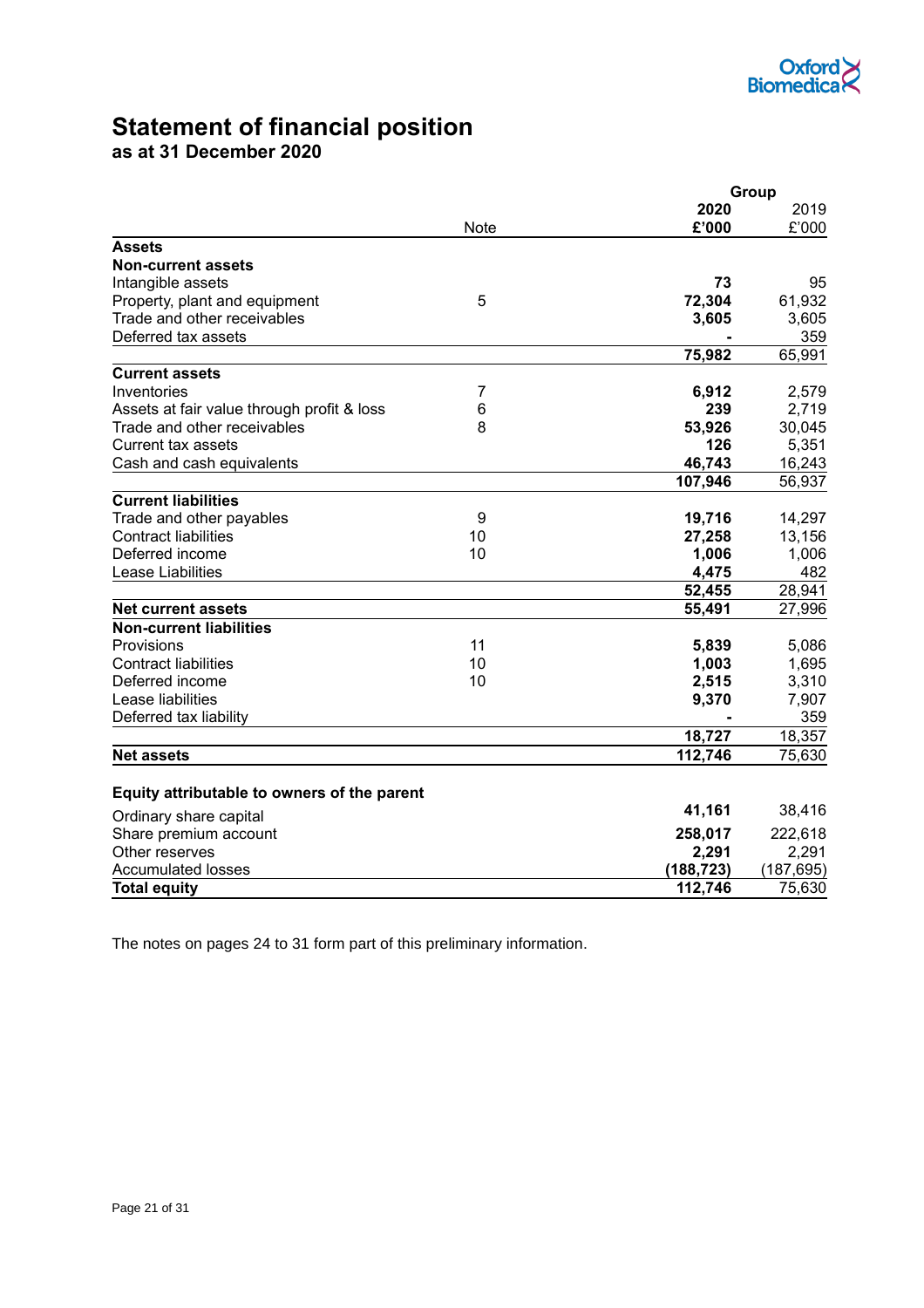

# **Statement of cash flows**

**for the year ended 31 December 2020**

|                                               | Group     |           |
|-----------------------------------------------|-----------|-----------|
|                                               | 2020      | 2019      |
| Note                                          | £'000     | £'000     |
| Cash flows from operating activities          |           |           |
| 12<br>Cash used in operations                 | (3,889)   | (6,636)   |
| Tax credit received                           | 7,005     | 3,128     |
| Net cash generated from/(used in) operating   |           |           |
| activities                                    | 3,116     | (3,508)   |
| Cash flows from investing activities          |           |           |
| Purchases of property, plant and equipment    | (13, 358) | (25, 774) |
| Proceeds on disposal of property, plant and   |           | 2         |
| equipment                                     |           |           |
| Proceeds on disposal of investment assets     | 2,523     | 6,270     |
| Interest received                             | 34        | 104       |
| Net cash used in investing activities         | (10, 801) | (19, 398) |
| Cash flows from financing activities          |           |           |
| Proceeds from issue of ordinary share capital | 41,060    | 54,132    |
| Costs of share issues                         | (1, 724)  | (769)     |
| Proceeds from the exercise of warrants        |           | 1,345     |
| Interest paid                                 |           | (2, 513)  |
| Redemption fee                                |           | (866)     |
| Payment of lease liabilities                  | (1, 151)  | (835)     |
| Loans repaid                                  |           | (43,589)  |
| Net cash generated from financing activities  | 38,185    | 6,905     |
| Net increase/(decrease) in cash and cash      | 30,500    | (16,001)  |
| equivalents                                   |           |           |
| Cash and cash equivalents at 1 January        | 16,243    | 32,244    |
| Cash and cash equivalents at 31 December      | 46,743    | 16,243    |

The notes on pages 24 to 31 form part of this preliminary information.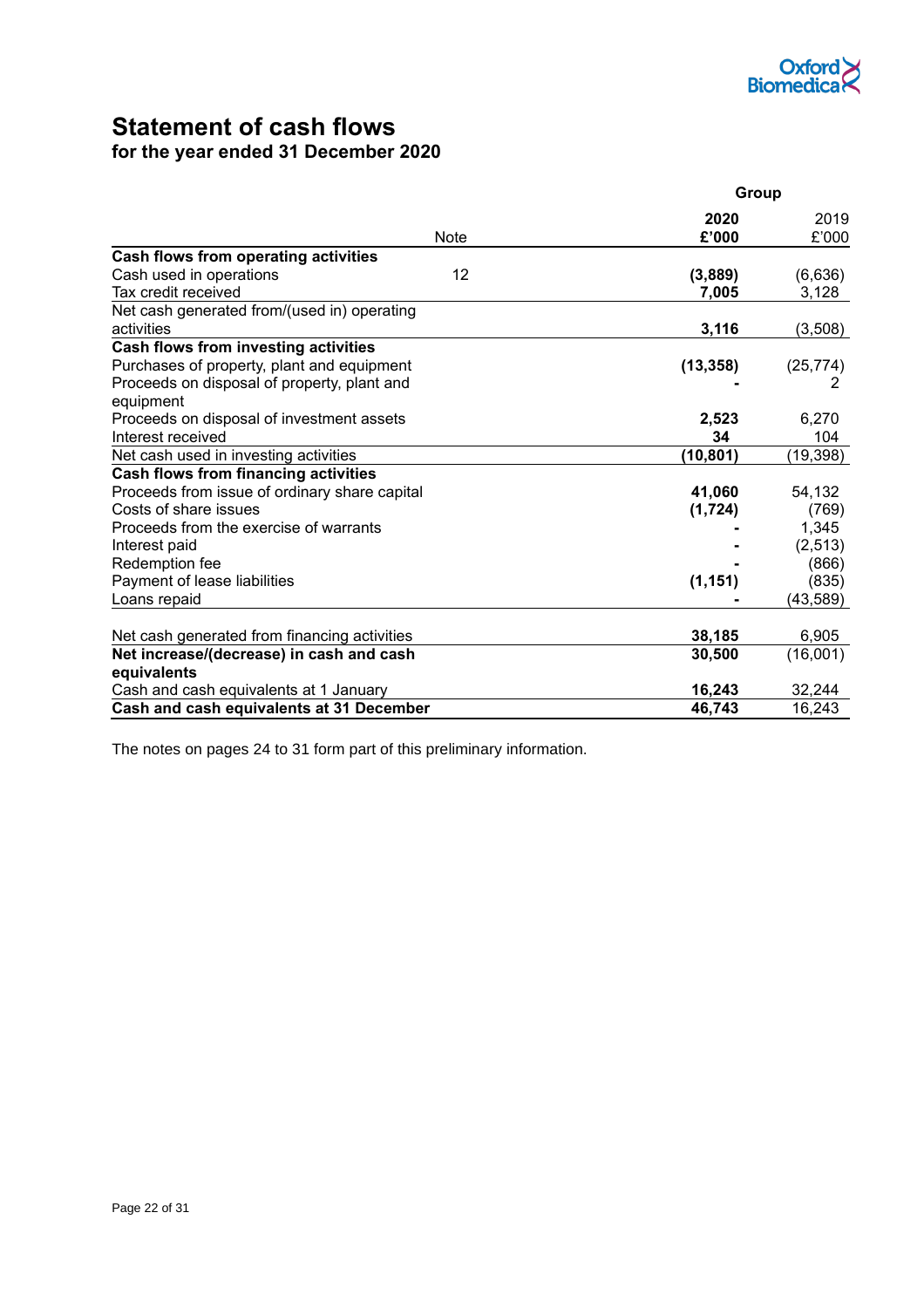# **Statement of changes in equity attributable to owners of the parent company**

**for the year ended 31 December 2020**

|                                                  | Ordinary<br>shares       | <b>Share</b><br>premium<br>account | <b>Merger</b><br>reserve | <b>Treasury</b><br>reserve | <b>Warrants</b><br>reserve | <b>Accumulated</b> | losses Total equity |
|--------------------------------------------------|--------------------------|------------------------------------|--------------------------|----------------------------|----------------------------|--------------------|---------------------|
| Group                                            | £'000                    | £'000                              | £'000                    | £'000                      | £'000                      | £'000              | £'000               |
| At 1 January 2019                                | 33,034                   | 172,074                            | 2,291                    |                            | 1,218                      | (173, 876)         | 34,741              |
| Year ended 31 December 2019:                     |                          |                                    |                          |                            |                            |                    |                     |
| Loss for the year                                | $\overline{\phantom{a}}$ | $\blacksquare$                     | $\overline{\phantom{a}}$ | $\overline{\phantom{a}}$   | $\qquad \qquad \text{---}$ | (16,066)           | (16,066)            |
| Total comprehensive expense for                  |                          |                                    |                          |                            |                            |                    |                     |
| the year                                         |                          |                                    |                          |                            |                            | (16,066)           | (16,066)            |
| Transactions with owners:<br>Share options       |                          |                                    |                          |                            |                            |                    |                     |
| Proceeds from shares                             |                          |                                    |                          |                            |                            |                    |                     |
| issued                                           | 162                      | 495                                |                          |                            |                            |                    | 657                 |
| Value of employee services                       |                          |                                    |                          |                            |                            | 2,247              | 2,247               |
| Issue of shares excluding options                | 3,875                    | 49,600                             |                          |                            |                            |                    | 53,475              |
| Exercise of warrants                             | 1,345                    | 1,218                              |                          |                            | (1,218)                    |                    | 1,345               |
| Cost of share issues                             |                          | (769)                              |                          |                            |                            |                    | (769)               |
| At 31 December 2019                              | 38,416                   | 222,618                            | 2,291                    |                            |                            | (187, 695)         | 75,630              |
| Year ended 31 December 2020:                     |                          |                                    |                          |                            |                            |                    |                     |
| Loss for the year                                | ۰.                       | $\overline{\phantom{a}}$           | ٠                        | $\overline{\phantom{0}}$   | --                         | (6, 245)           | (6, 245)            |
| <b>Total comprehensive income</b>                |                          |                                    |                          |                            |                            |                    |                     |
| for the year                                     |                          |                                    |                          |                            |                            | (6, 245)           | (6, 245)            |
| <b>Transactions with owners:</b>                 |                          |                                    |                          |                            |                            |                    |                     |
| <b>Share options</b>                             |                          |                                    |                          |                            |                            |                    |                     |
| <b>Proceeds from shares</b>                      |                          |                                    |                          |                            |                            |                    |                     |
| issued                                           | 245                      | 841                                |                          |                            |                            | (26)               | 1,060               |
| Value of employee services                       |                          |                                    |                          |                            |                            | 3,752              | 3,752               |
| Tax on share options                             |                          |                                    |                          |                            |                            | 273                | 273                 |
| Issue of shares excluding                        |                          |                                    |                          |                            |                            |                    |                     |
| options                                          | 2,500                    | 37,500                             |                          |                            |                            |                    | 40,000              |
| Transfer of share premium<br>related to warrants |                          | (1, 218)                           |                          |                            |                            | 1,218              |                     |
| <b>Cost of share issues</b>                      |                          | (1, 724)                           |                          |                            |                            |                    | (1, 724)            |
| At 31 December 2020                              | 41,161                   | 258,017                            |                          |                            |                            | (188, 723)         | 112,746             |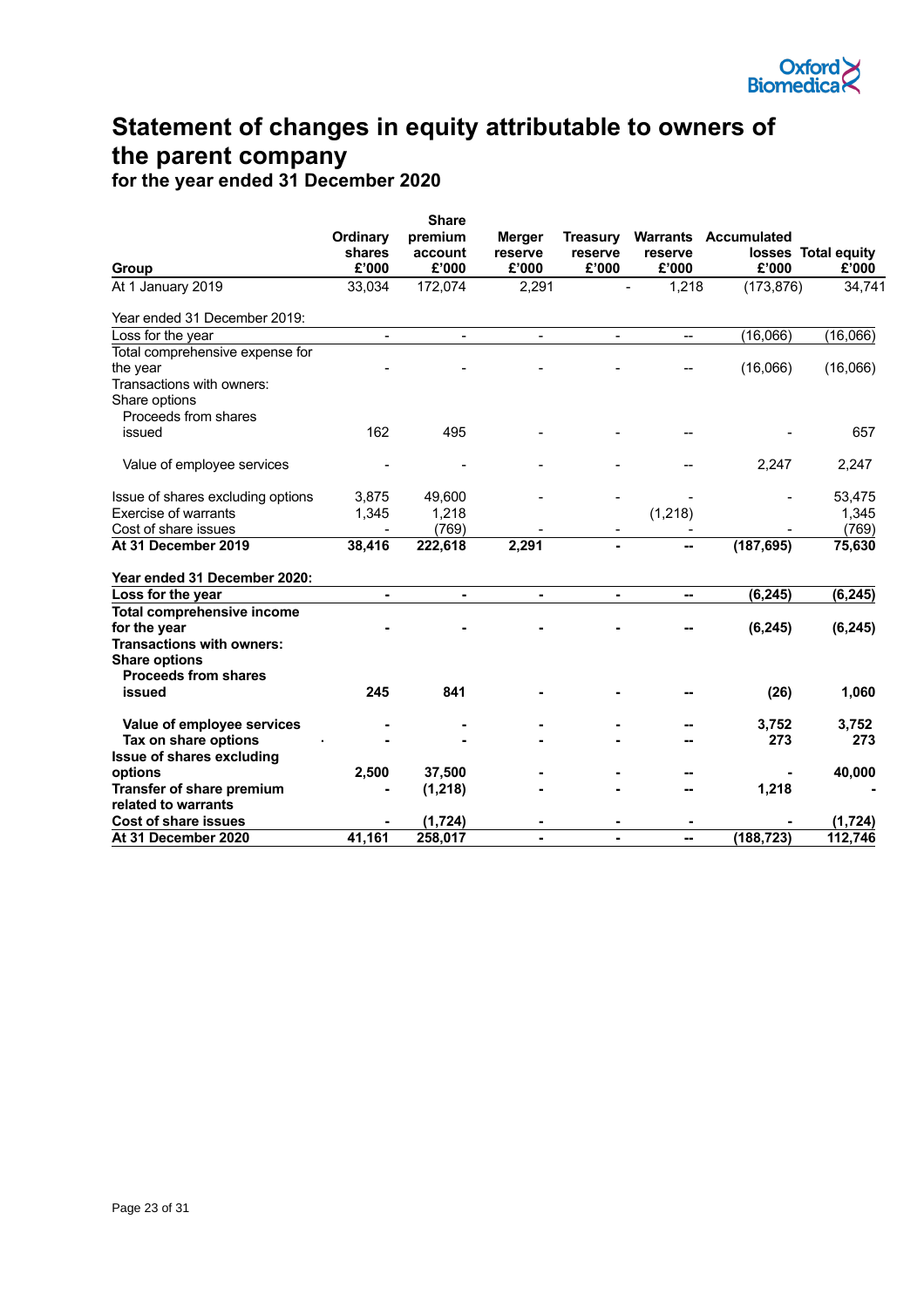

### **NOTES TO THE PRELIMINARY FINANCIAL INFORMATION for the year ended 31 December 2020**

### **1 Basis of accounting**

This preliminary announcement was approved by the Board of Directors on 15 April 2021.

The financial information set out above does not constitute the Company's statutory accounts for the years ended 31 December 2020 or 2019 but is derived from those accounts.

Statutory accounts for 2019 have been delivered to the registrar of companies, and those for 2020 will be delivered in due course.

The auditor has reported on the 2020 accounts; their report was (i) unqualified, (ii) did not include a reference to any matters to which the auditor drew attention by way of emphasis without qualifying their report; and (iii) did not contain a statement under Section 498 (2) or (3) of the Companies Act 2006.

#### **Going concern**

The financial position of the Group, its cash flows and liquidity position are described in the primary statements and notes to these financial statements.

The Group made a loss for the year ended 31 December 2020 of £6.2 million, but generated net cash flows from operating activities for the year of £3.1 million. Furthermore, the Group raised an additional £38.3 million in cash through a successful equity fundraise in June 2020. The Group ended the year with cash and cash equivalents of £46.7 million.

In considering the basis of preparation of the Annual Report and financial statements, the Directors have prepared cash flow forecasts for a period of at least 12 months from the date of approval of these financial statements, based in the first instance on the Group's 2021 annual budget and forecasts for 2022. These cash flow forecasts also take into consideration severe but plausible downside scenarios including:

- A substantial revenue downside affecting the core LentiVector® platform business,
- No revenues from new customers,
- Significant decreases in forecasted existing customer milestone and royalty revenues,

— The impacts of COVID-19 on the Group and its customers including expected revenues from existing customers under long term contracts.

The Board has confidence in the Group's ability to continue as a going concern for the following reasons:

- $-$  As noted above the Group has cash balances of £46.7 million at the end of December 2020 and £65.9 million at the end of March 2021,
- The Group has the ability to control capital expenditure costs and lower other operational spend, as necessary,
- A large proportion of 2021 forecasted revenues are covered by binding purchase orders and rolling customer forecasts which give additional certainty to revenues over the next 12 months,
- The Group has key worker status which allows continuity of providing services to the Group's financially stable customer base throughout the lockdown period,
- The Group's history of being able to access capital markets.

The Directors have also considered the impact of the UK's decision to leave the European Union. Although Brexit has significantly affected the fiscal, monetary and regulatory landscape in the UK, the Group has assessed its impact on its operations to be minor.

Taking account of the matters described above, the Directors are confident that the Group will have sufficient funds to continue to meet its liabilities as they fall due for at least 12 months from the date of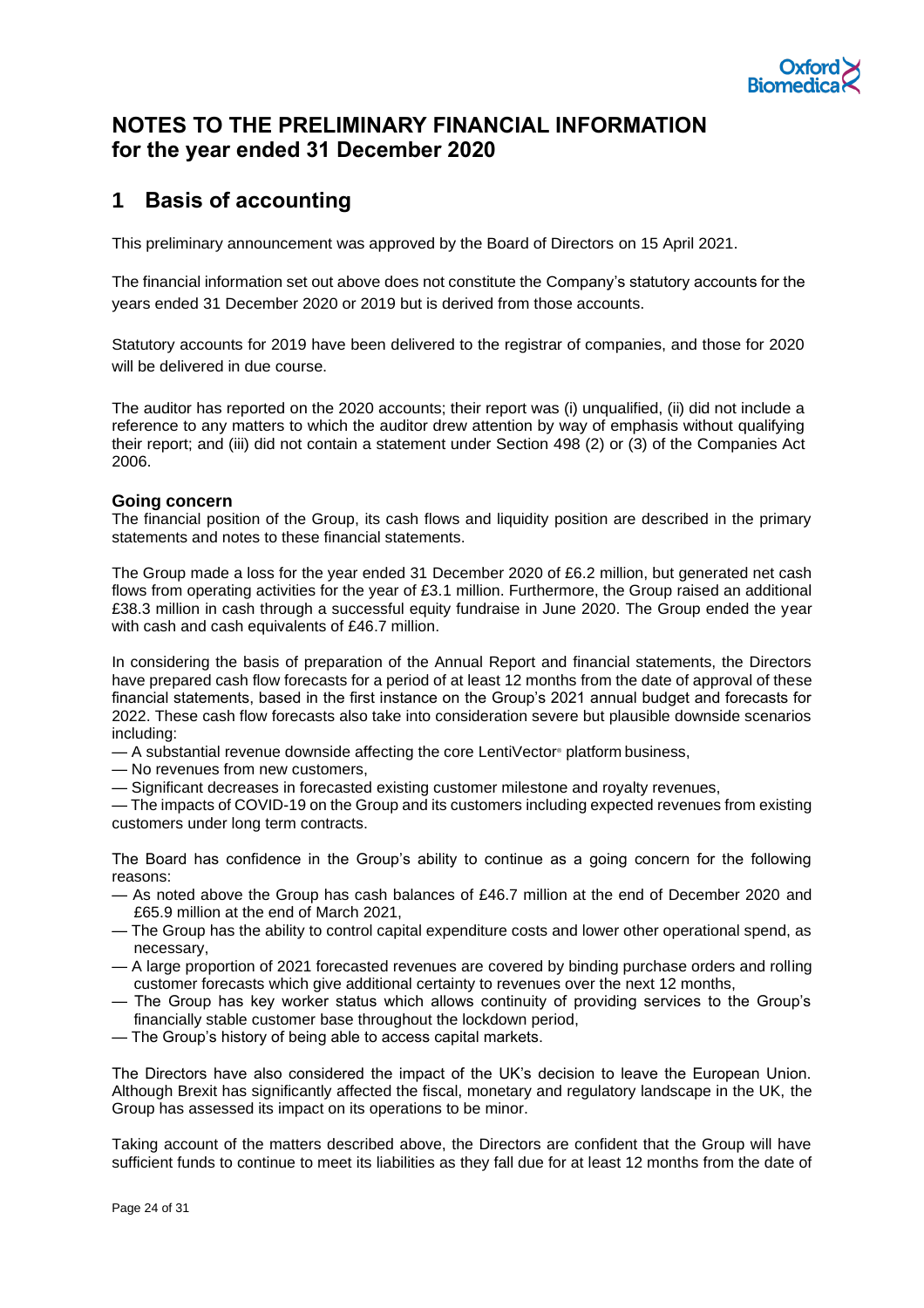

approval of the financial statements and therefore have prepared the financial statements on a going concern basis.

### **2 Critical accounting judgements and estimates**

In applying the Group's accounting policies, management is required to make judgements and assumptions concerning the future in a number of areas. Actual results may be different from those estimated using these judgements and assumptions.The key sources of estimation uncertainty and the critical accountingjudgements that havea significant risk of causing a material adjustment tothe carrying amounts of assets and liabilities within the next financial year are discussed below.

#### **Key accounting matters**

#### **Judgements**

#### **Contract revenues: Identification of performance obligations, allocation of revenue and timing of revenue recognition**

The Group has identified three key areas of judgement within the collaboration agreements entered into during the period. Firstly, in relation to the number of distinct performance obligations contained within each collaboration agreement; secondly the fair value allocation of revenue to each performance obligation; and thirdly the timing of revenue recognition based on the achievement of the relevant performance obligation. The sales royalties contained within the collaboration agreements qualify for the royalty exemption available under IFRS 15 and will only be recognised as the underlying sales are made even though the performance obligation, in terms of the technology license, has already been met.

#### **Number of distinct performance obligations**

Upon review of certain customer contracts and preparation of accounting papers setting out the accounting treatment as per IFRS 15, the Group is required to exercise judgement in identifying the distinct performance obligations contained within the contract. These have been identified as being:

- The granting of the technology licences,
- Milestones relating to bioprocessing or process development activities.

#### **The fair value allocation of revenue to each performance obligation**

Because there is no readily available market price for many of the performance obligations contained in the customer contracts, the Group exercises judgment in estimating the stand alone selling price of each of the performance obligations. Key areas of judgement are assessed to be:

- The stand alone selling price of technology licences. The Group assesses the stand alone selling price of licences in terms the stand alone selling price of previously recognised customer technology licences, but also the size of the market of the target indication and other market related observable inputs,
- The stand alone selling price of bioprocessing batches. The Group assesses the stand alone selling price of the batches in terms the stand alone selling price of its other customer contract batch selling prices,
- The stand alone selling price in terms of the annual full time equivalent rate to charge for process development activities. The Group assesses the full time equivalent rate in terms the stand alone equivalent rate of its other customer contract equivalent rates.

#### **Timing of revenue recognition: technology licence revenues**

One of the key areas identified within the collaboration agreements is the recognition of licence revenue based on the achievement of the relevant performance obligation. The individual factors and aspects relating to licence revenue is assessed as part of the IFRS 15 accounting paper prepared for each agreement and a judgement is made as to whether the licence fee performance obligation related to the granting of the licence to the customer has been achieved. If it was judged that the performance obligations on licences granted in 2020 had not been met, revenues would have been £9.4 million lower with the revenue expected to be recognised during 2021 when the performance obligations were met.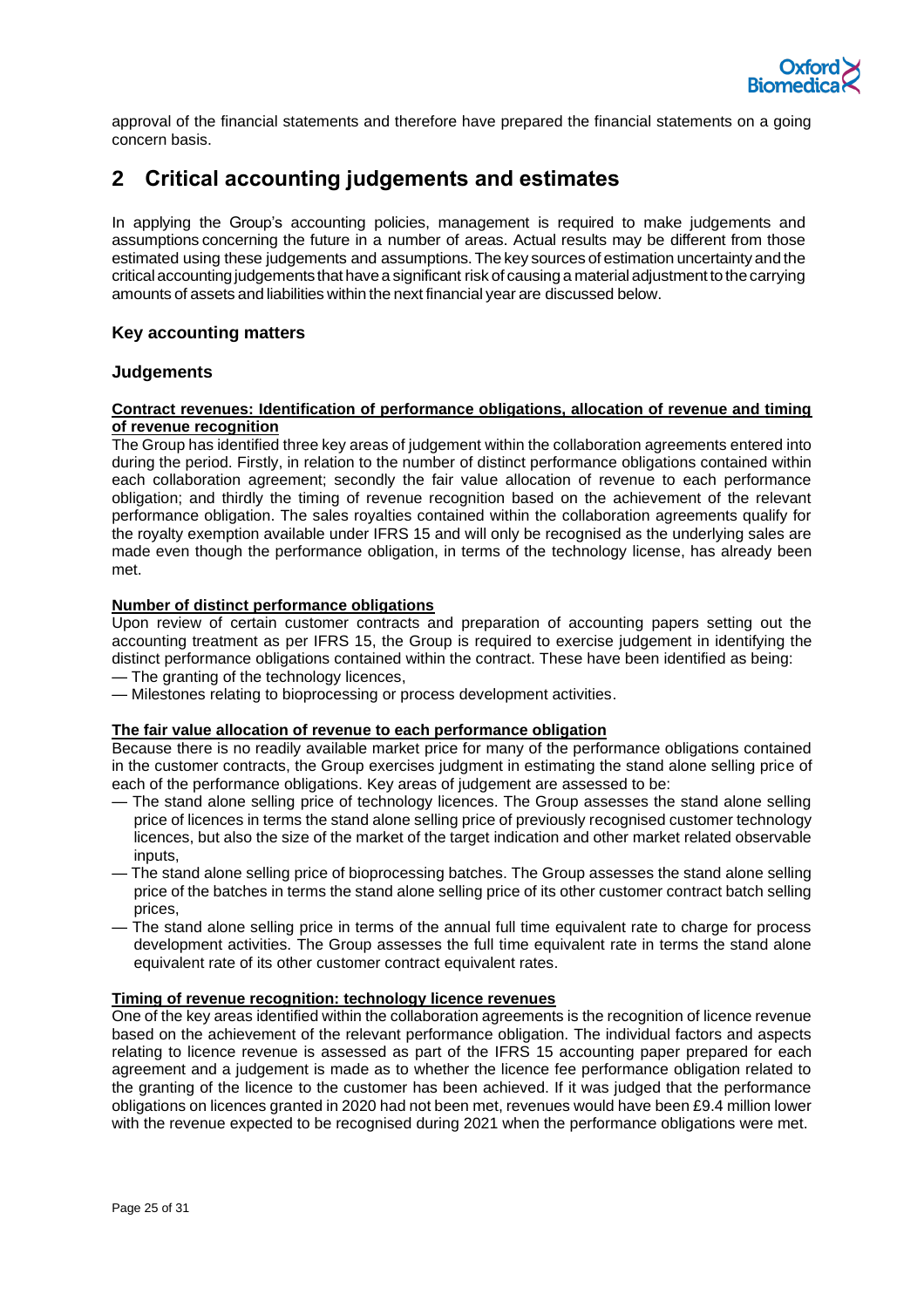

#### **Customer contract with varying bioprocessing batch prices**

During 2020 the Group entered into a supply agreement with a customer for the supply of bioprocessing batches where the batch price will vary across the period of the contract. The Group has deemed that the series guidance within IFRS 15 applies and has therefore recognised revenue based on averaging the batch price over the period of the contract where the series guidance applies. If the revenue had been recognised based on an actual batch price, revenues would have been £2.4 million higher with a corresponding decrease in revenues in future years.

#### **Estimations**

The key assumptions concerning the future, and other key sources of estimation uncertainty at the reporting date, that have a significant risk of causing a material adjustment to the carrying amounts of assets and liabilities within the next financial year, are discussed below. The nature of estimation means that actual outcomes could differ from those estimates.

#### **Percentage of completion of bioprocessing batch revenues**

Bioprocessing of clinical/commercial product for partners is recognised on a percentage of completion basis over time as the processes are carried out. Progress is determined based on the achievement of verifiable stages of the bioprocessing process. Revenues are recognised on a percentage of completion basis and as such require estimation in terms of the assessment of the correct stage of completion including the expected costs of completion for that specific bioprocessing batch. The value of the revenue recognised and the related contract asset raised with regard to the bioprocessing batches which remain in progress at year end is £21,260,000. If the assessed percentage of completion was 10 percentage points higher or lower, revenue recognised in the period would have been £2,126,000 higher or lower.

#### **Percentage of completion of fixed price process development revenues**

As it satisfies its performance obligations the Group recognises revenue and the related contract asset with regards to fixed price process development work packages. Revenues are recognised on a percentage of completion basis and as such require estimation in terms of the assessment of the correct percentage of completion for that specific process development work package. The value of the revenue recognised and the related contract asset raised with regards to the work packages which remain in progress at year end is £6,677,000. If the assessed percentage of completion was 10 percentage points higher or lower, revenue recognised in the period would have been £667,000 higher or lower.

#### **Stock and equipment received in lieu of cash payment for bioprocessing and development services**

During 2020, as part of its supply and development agreements with customers, the Group received certain stock items and fixed assets in partial lieu of cash payments from customers. As required by IFRS 15, the Group has valued the commercial development services and bioprocessing batches it has provided at their market value for revenue recognition purposes, with a corresponding entry being passed within cost of goods, depreciation and operating lease payments to account for the cost of these items. The value of revenue recognised during 2020 related to these items amounts to £3.3 million (2019: Nil).

#### **Provision for out of specification bioprocessing batches**

Bioprocessing of clinical/commercial product for partners is recognised on a percentage of completion basis over time as the processes are carried out. Progress is determined based on the achievement of verifiable stages of the process.

As the Group has now been bioprocessing product across a number of years, and also in a commercial capacity, the Group has assessed the need to include an estimate of bioprocessed product for which revenue has previously been recognised and which may be reversed should the product go out of specification during the remaining period over which the product is bioprocessed. In calculating this estimate the Group has looked at historical rates of out of specification batches across the last four years, and has applied the percentage of out of specification batches to total batches produced across the assessed period to the revenue recognised on batches which have not yet completed the bioprocessing process at year end. This estimate, based on the historical percentage, may be significantly higher or lower depending on the number of bioprocessing batches actually going out of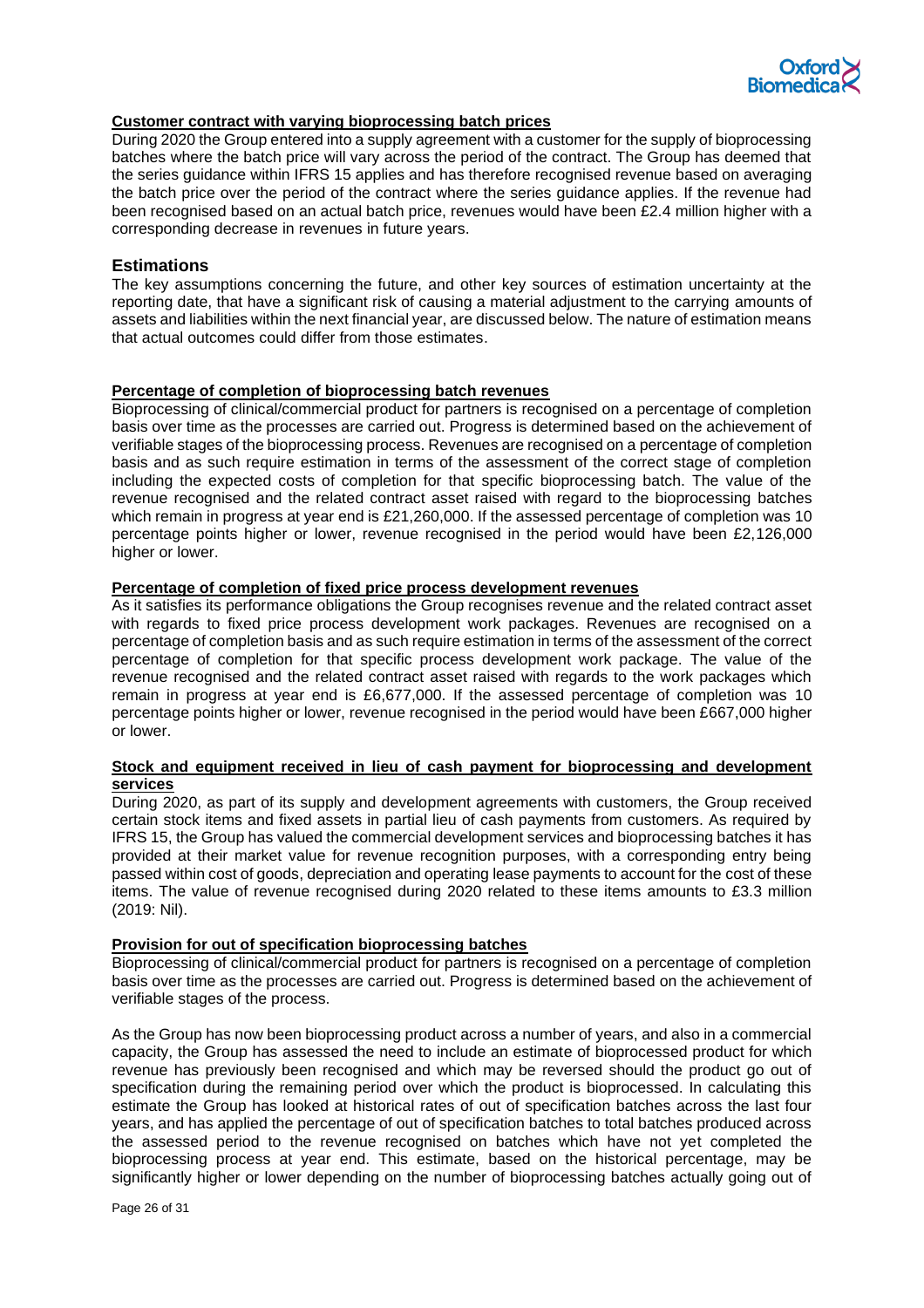

specification in future. If the historical percentage had been 10% higher or lower, the estimate would be £137,000 higher or lower. The estimate will increase or decrease based on the number of bioprocessing batches undertaken, the percentage of completion of those bioprocessing batches, and the number of batches which go out of specification over the assessment period.

Consequently, bioprocessing revenue of £1.4 million (2019: £1.8 million) has not been recognised during 2020 with the corresponding credit to contract liabilities (note 10). This revenue will be recognised as the batches complete bioprocessing.

### **3 Taxation**

During 2019 and before the Group was entitled to claim tax credits in the United Kingdom under the Small company scheme for certain research and development expenditure. During 2020 the Group ceased being eligible to claim a research and development tax credit under the Government's small company scheme.

|                                                                | 2020    | 2019     |
|----------------------------------------------------------------|---------|----------|
|                                                                | £'000   | £'000    |
| <b>Current tax</b>                                             |         |          |
| United Kingdom corporation tax research and development credit | 1,140   | (5,018)  |
| Overseas taxation                                              |         |          |
|                                                                | 1,140   | (5,018)  |
| Adjustments in respect of prior periods                        |         |          |
| United Kingdom corporation tax research and development credit | (1,467) | 473      |
| <b>Current tax</b>                                             | (327)   | (4, 545) |
|                                                                |         |          |
| Deferred tax                                                   |         |          |
| Relating to the origination of timing differences              |         | (278)    |
| Adjustments in respect of prior periods                        |         |          |
| Deferred tax                                                   | (327)   | (278)    |
| <b>Taxation Credit</b>                                         | (327    | (4, 823) |
|                                                                |         |          |

The amount of £1,140,000 included as part of the £327,000 taxation credit, within the statement of comprehensive income for the year ended 31 December 2020 comprises the corporation tax payable on the amount claimed as a Large Company Tax credit (RDEC) within research and development expenses in the statement of comprehensive income.

The adjustment of current tax in respect of the prior year of £1,467,000 (2019: £473,000) relates to a higher than anticipated tax receipt received in 2020 (£473,000), and an expected tax repayment relating to prior years (£994,000). The 2019 sum of £5,018,000 represents the Small company tax credit receivable by the Group in that year.

The United Kingdom corporation tax research and development credit is paid in arrears once tax returns have been filed and agreed. The tax credit recognised in the financial statements but not yet received is included in current tax assets in the Statement of financial position.

During 2020 the Group recognised £273,000 of current tax relating to tax relief obtained on exercise of share options directly within equity.

### **4 Basic and diluted loss per ordinary share**

The basic loss per share of 7.81p (2019: earnings of 22.10p) has been calculated by dividing the loss for the period by the weighted average number of shares in issue during the year ended 31 December 2020 (79,944,911; 2019: 72,709,944).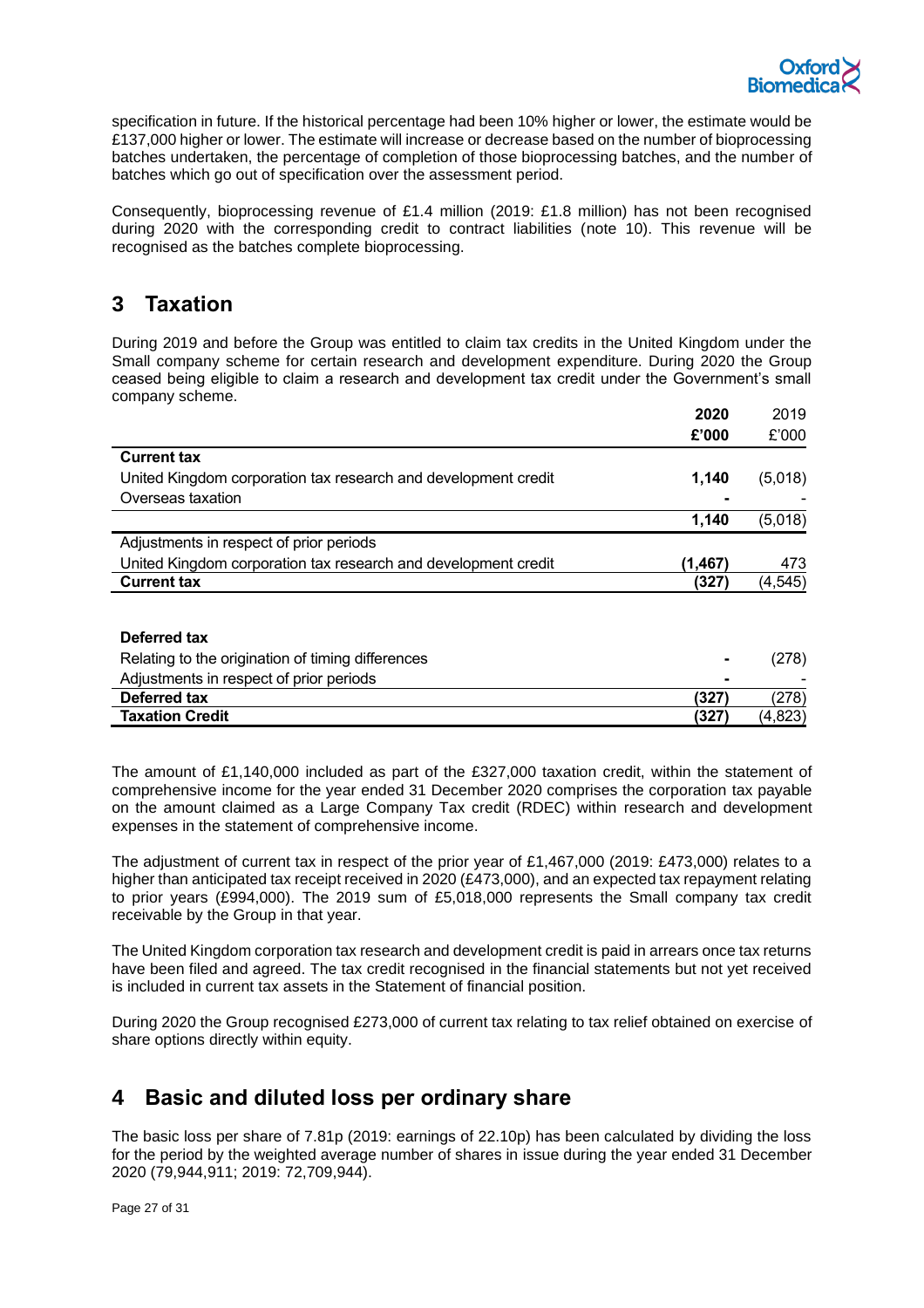

The Group made a loss for the period ended 31 December 2020. There is therefore no difference between the basic loss per ordinary share and the diluted loss per ordinary share in the period.

## **5 Property, plant and equipment**

|                                 |                 |           |               | <b>Bioprocessi</b> | <b>Right of use</b> |         |  |
|---------------------------------|-----------------|-----------|---------------|--------------------|---------------------|---------|--|
|                                 |                 |           | <b>Office</b> | ng                 | asset               |         |  |
|                                 |                 | Leasehold | equipment     | and                |                     |         |  |
|                                 | <b>Freehold</b> | improve-  |               | and Laboratory     |                     |         |  |
|                                 | property        | ments     | computers     | equipment          |                     | Total   |  |
|                                 | £'000           | £'000     | £'000         | £'000              | £'000               | £'000   |  |
| Cost                            |                 |           |               |                    |                     |         |  |
| At 1 January 2020               | 21,427          | 21,908    | 7,395         | 20,174             | 11,400              | 82,304  |  |
| Additions at cost               | 1,678           | 4,659     | 1,484         | 5.537              | 6,361               | 19,719  |  |
| Reclassification                | 226             | 652       | 227           | (1, 105)           |                     |         |  |
| <b>Disposals</b>                |                 |           |               |                    |                     |         |  |
| Change in Estimate              |                 |           |               |                    | 251                 | 251     |  |
| At 31 December 2020             | 23,331          | 27,219    | 9,106         | 24,606             | 18,012              | 102,274 |  |
| <b>Accumulated depreciation</b> |                 |           |               |                    |                     |         |  |
| At 1 January 2020               | 8,360           | 1,679     | 3,054         | 6,440              | 839                 | 20,372  |  |
| Charge for the year             | 2,084           | 1,840     | 1,556         | 2,737              | 1,381               | 9,598   |  |
| At 31 December 2020             | 10,444          | 3,519     | 4,610         | 9,177              | 2,220               | 29,970  |  |
| Net book amount at 31           |                 |           |               |                    |                     |         |  |
| December 2020                   | 12,887          | 23,700    | 4,496         | 15,429             | 15,792              | 72,304  |  |

|                                 |                 |          |                     | <b>Bioprocessi</b>        | <b>Right of use</b> |              |
|---------------------------------|-----------------|----------|---------------------|---------------------------|---------------------|--------------|
|                                 |                 |          | <b>Office</b>       | ng                        | asset               |              |
|                                 |                 |          | Leasehold equipment | and                       |                     |              |
|                                 | <b>Freehold</b> | improve- |                     | and Laboratory            |                     |              |
|                                 | property        |          |                     | ments computers equipment |                     | <b>Total</b> |
|                                 | £'000           | £'000    | £'000               | £'000                     | £'000               | £'000        |
| Cost                            |                 |          |                     |                           |                     |              |
| At 1 January 2019               | 21,283          | 7,735    | 5,088               | 12,337                    |                     | 46,443       |
| Adoption of IFRS 16 (Leases)    |                 | (1,263)  |                     |                           | 7,618               | 6,355        |
| Additions at cost               | 144             | 15,436   | 2,681               | 7,513                     | 3,782               | 29,556       |
| Reclassification                |                 |          | (374)               | 374                       |                     |              |
| Disposals                       |                 |          |                     | (50)                      |                     | (50)         |
| At 31 December 2019             | 21,427          | 21,908   | 7,395               | 20,174                    | 11,400              | 82,304       |
| <b>Accumulated depreciation</b> |                 |          |                     |                           |                     |              |
| At 1 January 2019               | 6,324           | 1,450    | 2,416               | 4,462                     |                     | 14,652       |
| Adoption of IFRS 16 (Leases)    |                 | (188)    |                     |                           | 188                 |              |
| Charge for the year             | 2,036           | 417      | 877                 | 1,784                     | 651                 | 5,765        |
| Reclassification                |                 |          | (239)               | 239                       |                     |              |
| <b>Disposals</b>                |                 |          |                     | (45)                      |                     | (45)         |
| At 31 December 2019             | 8,360           | 1,679    | 3,054               | 6,440                     | 839                 | 20,372       |
| Net book amount at 31           |                 |          |                     |                           |                     |              |
| December 2019                   | 13,067          | 20,229   | 4,341               | 13,734                    | 10,561              | 61,932       |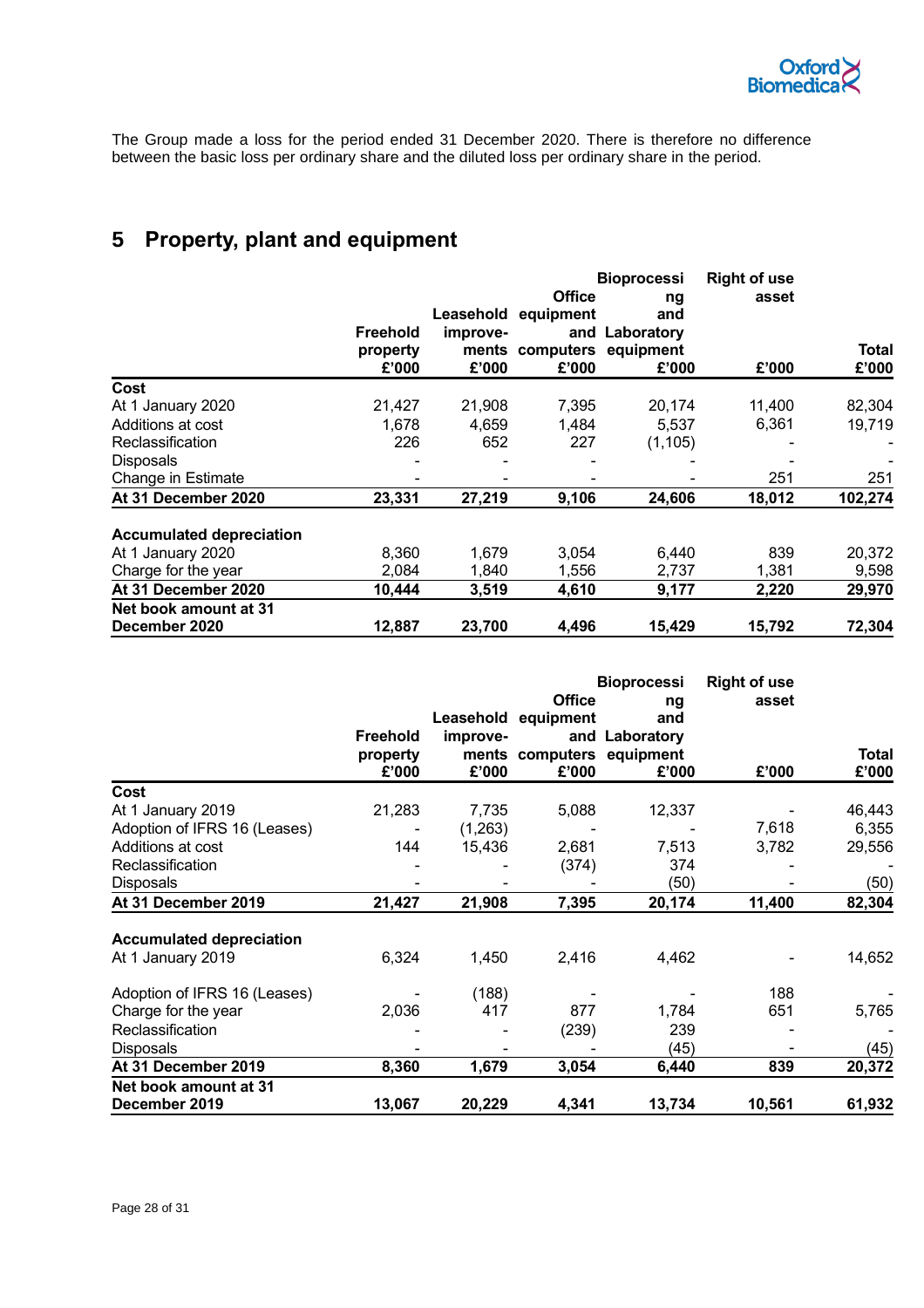

### **6 Assets at fair value through profit & loss**

|                                                                    | 2020           | 2019    |
|--------------------------------------------------------------------|----------------|---------|
| Assets at fair value through profit & loss:                        | £'000          | £'000   |
| At 1 January                                                       | 2,719          | ٠       |
| Reclassification of investment at fair value through profit & loss | $\blacksquare$ | 10,966  |
| Additions                                                          | 874            | -       |
| Costs to sell asset at fair value through profit & loss            | $\blacksquare$ | (94)    |
| Sale of shares                                                     | (2, 523)       | (6,270) |
| Change in fair value of available-for-sale asset                   | (831)          | (1,883) |
| At 31 December                                                     | 239            | 2.719   |

Additions in 2020 relate to a contract asset milestone which was met in 2019 with the shares received in 2020 as part of a non-cash consideration.

During the first half of 2019 the Group determined that the equity held in Orchard Therapeutics met the definition of an Asset at fair value through profit and loss under IFRS 5. As such, the equity investment was reclassified from Investments held at fair value through profit and loss (non-current assets) to Assets at fair value through profit and loss (current assets).

### **7 Inventories**

|                        | 2020  | 2019  |
|------------------------|-------|-------|
|                        | £'000 | £'000 |
| <b>Raw Materials</b>   | 6.912 | 2,579 |
| <b>Total inventory</b> | 6,912 | 2,579 |

Inventories constitute raw materials held for commercial bioprocessing purposes.

During the year, the Group wrote down £134,000 (2019: £171,000) of inventory which is not expected to be used in production or sold onwards. The Company holds no inventories.

### **8 Trade and other receivables**

| 2020                                        | 2019   |
|---------------------------------------------|--------|
| £'000                                       | £'000  |
| 27.214<br>Trade receivables                 | 12,766 |
| 16.508<br>Contract assets                   | 13,406 |
| Other receivables<br>4.163                  | 563    |
| 3.412<br>Other tax receivable               | 1,537  |
| 2.629<br>Prepayments                        | 1.773  |
| Total trade and other receivables<br>53,926 | 30,045 |

The fair value of trade and other receivables are the current book values. The Group has performed an impairment assessment under IFRS 9 and has concluded that the application of the expected credit loss model has had an immaterial impact on the level of impairment of receivables.

Included in the Group's trade receivable balance are debtors with a carrying amount of £9,502,000 (2019: £7,472,000) which were past due at the reporting date and of which £9,460,000 has been received after the reporting date.

Contract assets relates to the Group's rights to consideration for work completed but not invoiced at the reporting date for commercial development work and bioprocessing batches. The contract assets are transferred to receivables when the rights become unconditional. This usually occurs when the Group issues an invoice to the customer.

A portion of contract assets relates to fixed price process development work packages which are recognised on a percentage of completion basis and as such requires estimation in terms of the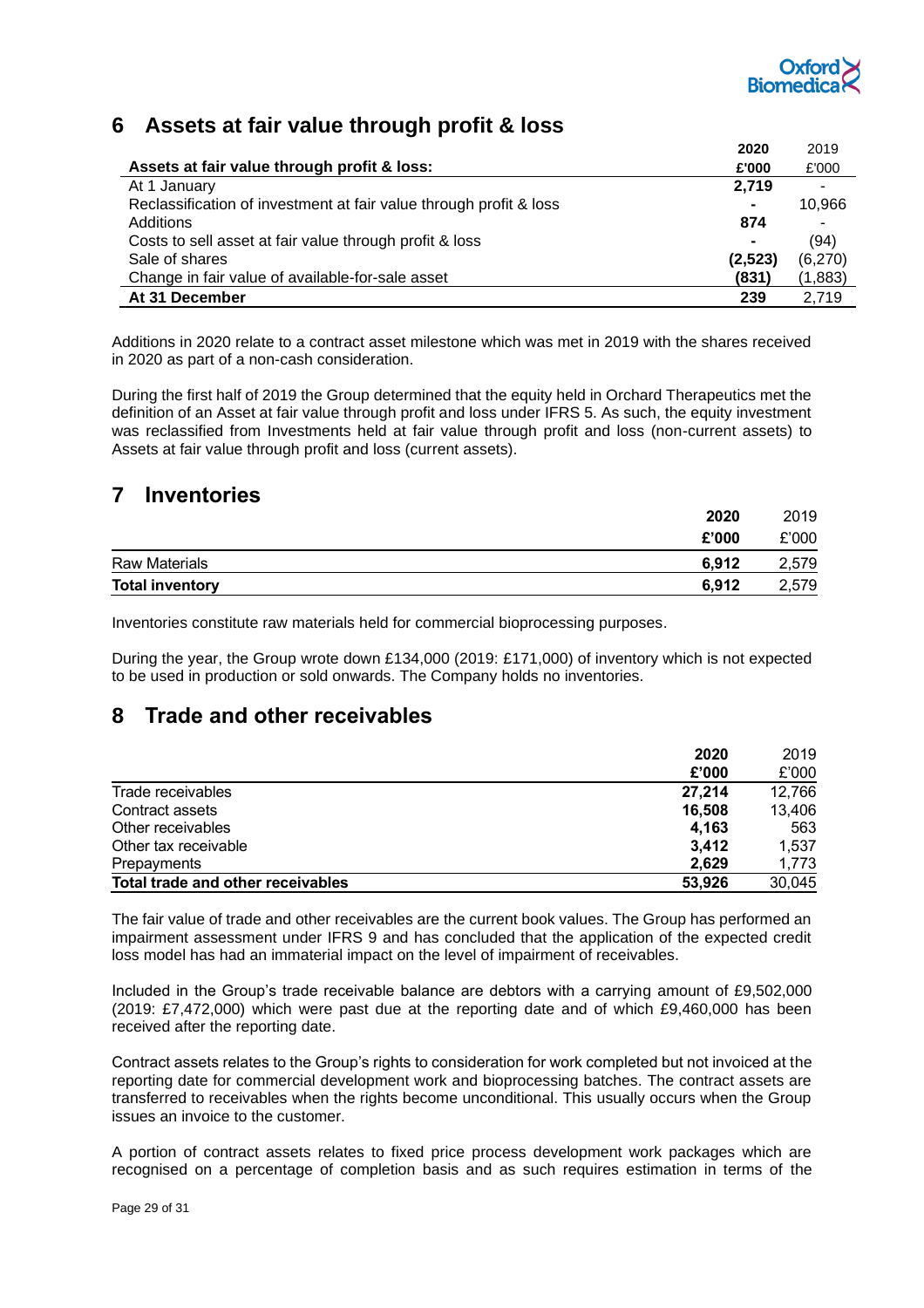assessment of the correct percentage of completion for that specific work package. The value of the contract asset raised with regards to these work packages is £6,677,000. If the assessed percentage of completion was 1 percentage point higher or lower, revenue recognised in the period would have been £67,000 higher or lower.

The Group has performed an impairment assessment under IFRS 9 and has concluded that the application of the expected credit loss model has had an immaterial impact on the level of impairment on contract assets. We have noted there has been no change in the time frame for a right to consideration to become unconditional and the performance obligation to be satisfied.

Non-current trade and other receivables constitute other receivables of £3,605,000 (2019: £3,605,000) which consists of deposits held in escrow as part of the Windrush Innovation Centre and Oxbox lease arrangements.

### **9 Trade and other payables**

| Total trade and other payables     | 19.716 | 14,297 |
|------------------------------------|--------|--------|
| Accruals                           | 10.354 | 5,944  |
| Other taxation and social security | 1.585  | 1.042  |
| Trade payables                     | 7.777  | 7.311  |
|                                    | £'000  | £'000  |
|                                    | 2020   | 2019   |

### **10 Contract liabilities and deferred income**

Contract liabilities and deferred income arise when the Group has received payment for services in excess of the stage of completion of the services being provided.

Contract liabilities and deferred income have increased from £14.9 million at the end of 2019 to £28.3 million at the end of 2020 due to funds received in advance for future bioprocessing and process development activities. Of the £14.9 million balance included in the statement of financial position at the end of 2019, £11.6 million has been recognised as revenue during the 2020 financial year.

Contract liabilities consists primarily of deferred bioprocessing and process development revenues, which are expected to be released as the related performance obligations are satisfied over the period as described below:

|                             | $0 - 1$ | $0 - 3$                  | $0 - 5$        | $0 - 10$ | Total                    |
|-----------------------------|---------|--------------------------|----------------|----------|--------------------------|
| Years                       | £'000   | £'000                    | £'000          | £'000    | £'000                    |
| <b>Contract liabilities</b> | 27,258  | 50                       | 948            | 5        | 28,261                   |
| Bioprocessing income        | 24,327  |                          | ٠              |          | 24,327                   |
| Process development income  | 2,914   | $\overline{\phantom{0}}$ |                |          | 2,914                    |
| Licence fees and incentives | 17      | 50                       | 948            | 5        | 1,020                    |
| Deferred income             | 1.006   | 2,515                    | -              |          | 3,521                    |
| Lease incentives            |         |                          | -              |          | $\overline{\phantom{0}}$ |
| Grant                       | 1.006   | 2.515                    | $\blacksquare$ |          | 3.521                    |

Included within bioprocessing contract liabilities is revenue of £1.4 million which has not been recognised during 2020 (2019: £1.8 million) relating to the estimate of out of specification batches (see note 2: 'Estimates' for additional information).

Deferred income relates to grant funding received from the UK Government for capital equipment purchased as part of the Oxbox bioprocessing facility expansion. The income will be recognised over the period over which the purchased assets are depreciated.